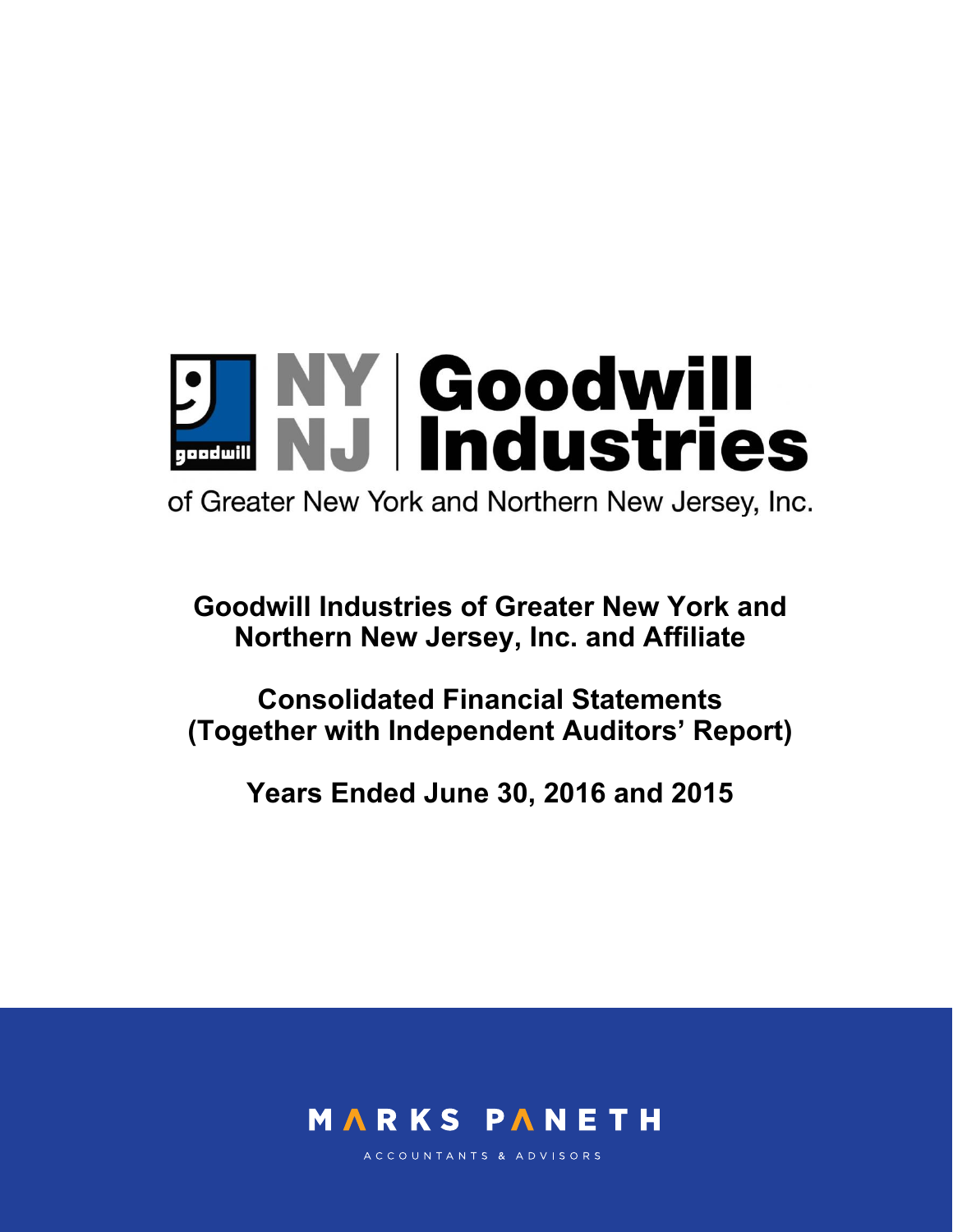## **GOODWILL INDUSTRIES OF GREATER NEW YORK AND NORTHERN NEW JERSEY, INC. AND AFFILIATE**

# **CONSOLIDATED FINANCIAL STATEMENTS (Together with Independent Auditors' Report)**

**YEARS ENDED JUNE 30, 2016 AND 2015** 

# **CONTENTS**

### **Page**

### **Basic Consolidated Financial Statements:**

### **Supplementary Information:**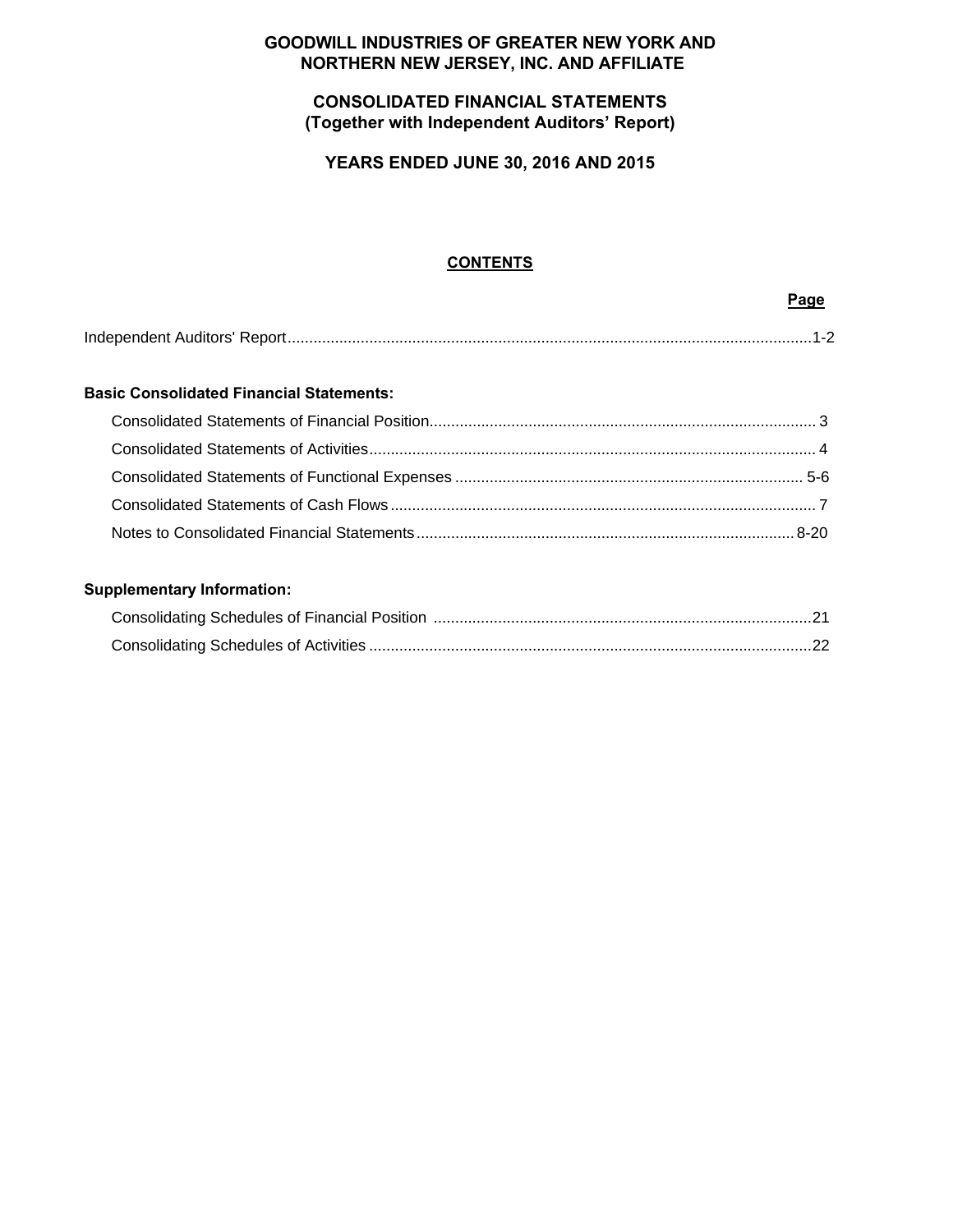Marks Paneth LLP New York 685 Third Avenue New Jersey New York, NY 10017 Pennsylvania P 212.503.8800 Washington, DC F 212.370.3759 markspaneth.com



### **INDEPENDENT AUDITORS' REPORT**

To the Board of Directors Goodwill Industries of Greater New York and Northern New Jersey, Inc. and Affiliate

We have audited the accompanying consolidated financial statements of Goodwill Industries of Greater New York and Northern New Jersey, Inc. and Affiliate (collectively, "Goodwill"), which comprise the consolidated statements of financial position as of June 30, 2016 and 2015, and the related consolidated statements of activities, functional expenses and cash flows for the years then ended, and the related notes to the consolidated financial statements.

#### *Management's Responsibility for the Financial Statements*

Management is responsible for the preparation and fair presentation of these consolidated financial statements in accordance with accounting principles generally accepted in the United States of America; this includes the design, implementation, and maintenance of internal control relevant to the preparation and fair presentation of consolidated financial statements that are free from material misstatement, whether due to fraud or error.

#### *Auditors' Responsibility*

Our responsibility is to express an opinion on these consolidated financial statements based on our audits. We conducted our audits in accordance with auditing standards generally accepted in the United States of America. Those standards require that we plan and perform the audits to obtain reasonable assurance about whether the consolidated financial statements are free of material misstatement.

An audit involves performing procedures to obtain audit evidence about the amounts and disclosures in the consolidated financial statements. The procedures selected depend on the auditor's judgment, including the assessment of the risks of material misstatement of the consolidated financial statements, whether due to fraud or error. In making those risk assessments, the auditor considers internal control relevant to the entity's preparation and fair presentation of the consolidated financial statements in order to design audit procedures that are appropriate in the circumstances, but not for the purpose of expressing an opinion on the effectiveness of the entity's internal control. Accordingly, we express no such opinion. An audit also includes evaluating the appropriateness of accounting policies used and the reasonableness of significant accounting estimates made by management, as well as evaluating the overall presentation of the consolidated financial statements.

We believe that the audit evidence we have obtained is sufficient and appropriate to provide a basis for our audit opinion.

#### *Opinion*

In our opinion, the consolidated financial statements referred to above present fairly, in all material respects, the consolidated financial position of Goodwill Industries of Greater New York and Northern New Jersey, Inc. and Affiliate as of June 30, 2016 and 2015, and the changes in their net assets and their cash flows for the years then ended in accordance with accounting principles generally accepted in the United States of America.

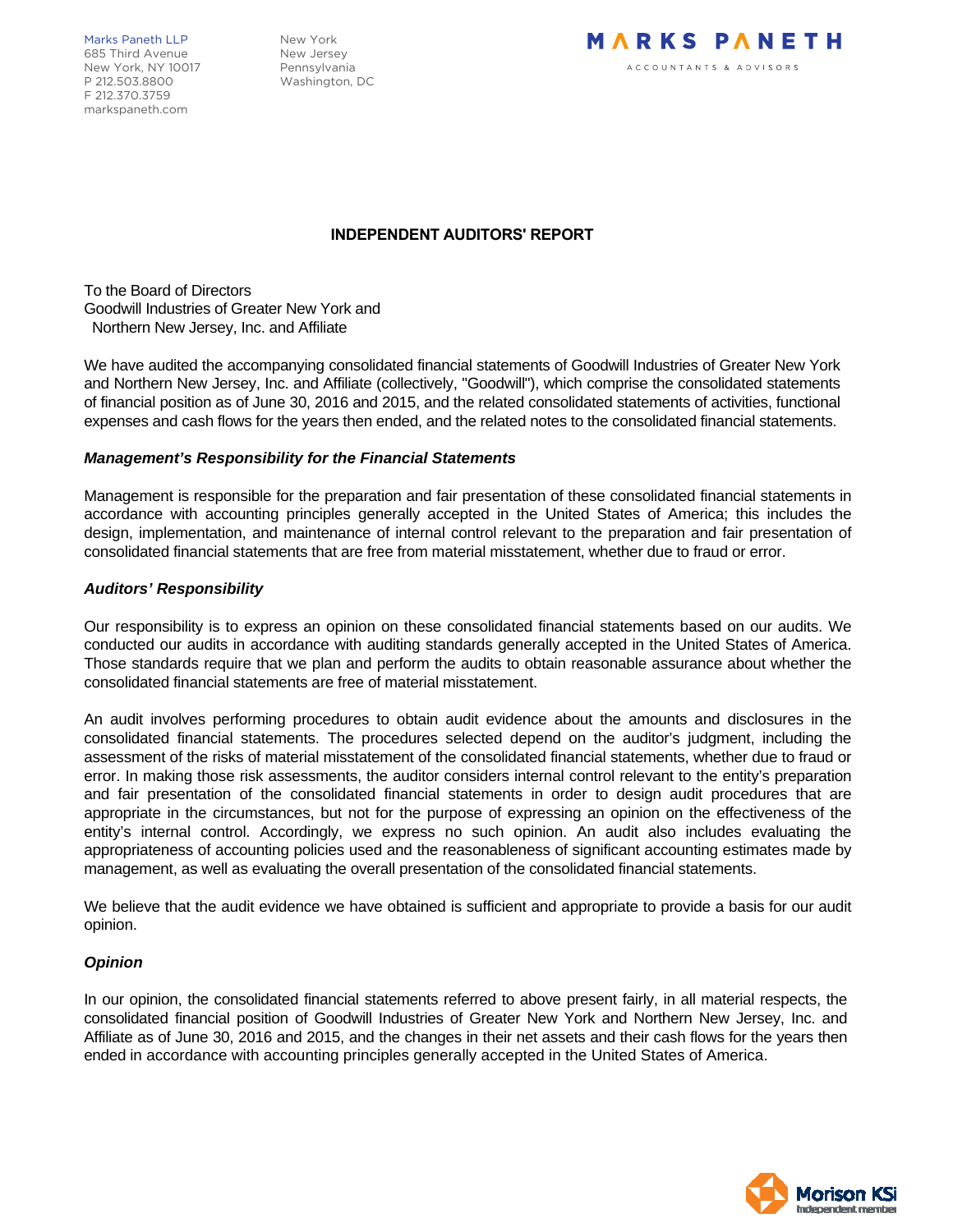#### *Other Matter*

Our audits were conducted for the purpose of forming an opinion on the consolidated financial statements of Goodwill Industries of Greater New York and Northern New Jersey, Inc. and Affiliate as a whole. The consolidating information (shown on pages 21-22) is presented for the purposes of additional analysis of the consolidated financial statements rather than to present the financial position and changes in net assets of the individual companies and is not a required part of the consolidated financial statements. Such information is the responsibility of management and was derived from and relates directly to the underlying accounting and other records used to prepare the consolidated financial statements. The consolidating information has been subjected to the auditing procedures applied in the audits of the consolidated financial statements and certain additional procedures, including comparing and reconciling such information directly to the underlying accounting and other records used to prepare the consolidated financial statements or to the consolidated financial statements themselves, and other additional procedures in accordance with auditing standards generally accepted in the United States of America. In our opinion, the consolidating information is fairly stated in all material respects in relation to the consolidated financial statements as a whole.

Marks Paneth UP

New York, NY November 28, 2016



ACCOUNTANTS & ADVISORS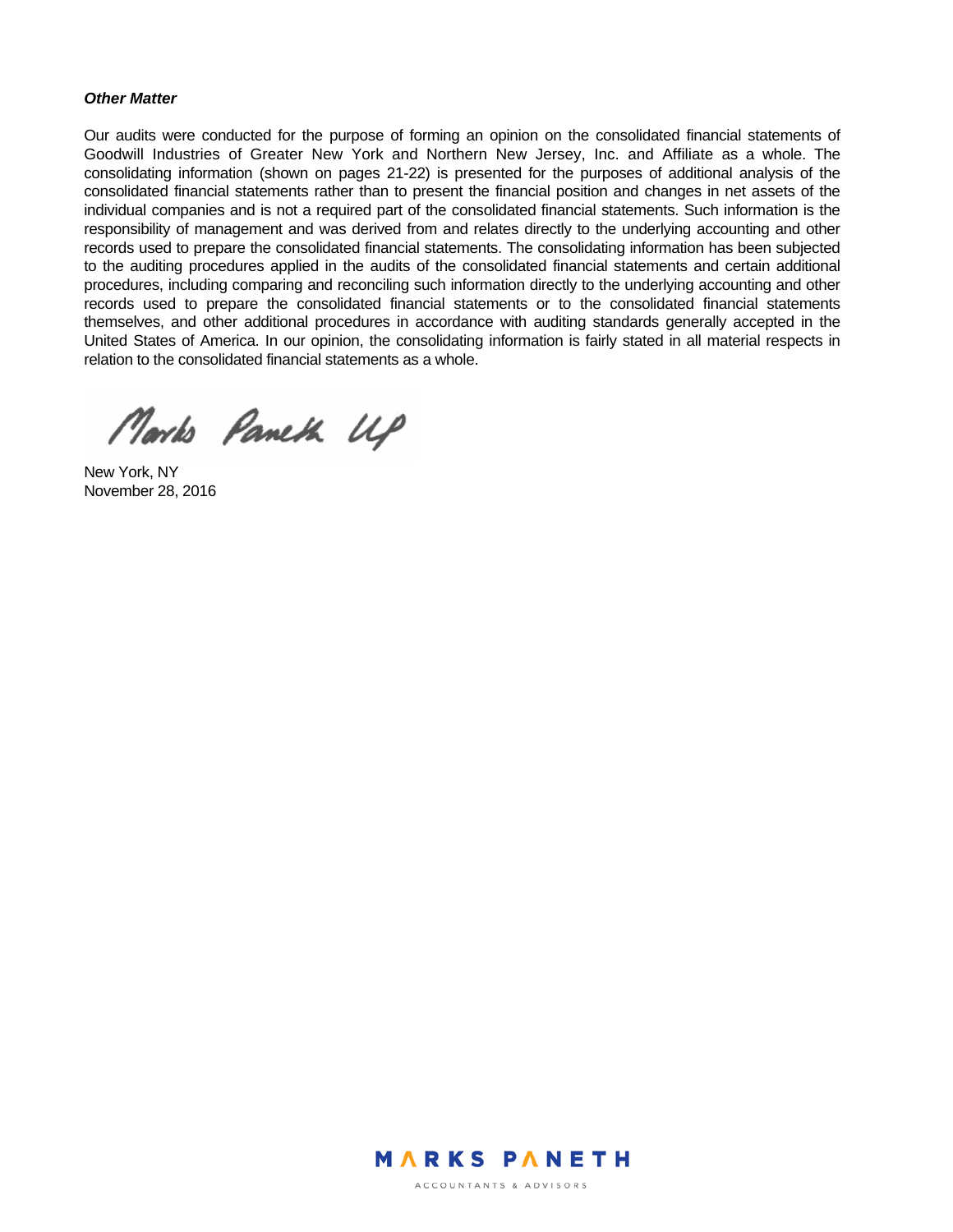# **GOODWILL INDUSTRIES OF GREATER NEW YORK AND NORTHERN NEW JERSEY, INC. AND AFFILIATE CONSOLIDATED STATEMENTS OF FINANCIAL POSITION AS OF JUNE 30, 2016 AND 2015**

| \$<br>\$<br>Cash and cash equivalents (Notes 2E and 19)<br>759,293<br>515,371<br>Accounts receivable, net (Notes 2G and 5)<br>10,382,051<br>9,066,663<br>Pledges receivable (Notes 2G and 3)<br>25,000<br>Inventory (Note 2H)<br>4,347,485<br>4,067,543<br>Prepaid expenses, deferred charges and other<br>1,514,270<br>1,308,568<br>17, 133, 874<br>Property and equipment, net (Notes 2D and 6)<br>14,930,353<br>19,430,466<br>19,836,336<br>Investments (Notes 2F, 2L, 7, 11, 15 and 19)<br>Investments - deferred compensation (Notes 2F, 2L, 7 and 9)<br>576,446<br>109,149<br>Mortgage escrow deposits<br>114,948<br>Reserve for replacements (Notes 2F, 4 and 7)<br>452,609<br>287,405<br>Security deposits held by lessors<br>841,812<br>842,768<br>Tenant security deposits held (Note 2E)<br>98,580<br>90,542<br>\$<br><b>TOTAL ASSETS</b><br>\$<br>53,834,665<br>52,896,867<br><b>LIABILITIES</b><br>\$<br>Accounts and accrued expenses payable<br>4,005,751<br>3,414,978<br>\$<br>919,843<br>Payroll taxes payable<br>692,545<br><b>Accrued salaries</b><br>2,242,181<br>1,759,976<br>1,386,128<br>1,429,152<br>Accrued vacation<br>104,017<br>Accrued mortgage interest<br>123,860<br>Deferred revenue/due to funding sources (Note 8)<br>3,483,234<br>3,905,599<br>Deferred compensation payable (Note 9)<br>576,446<br>Deferred rent (Note 2M)<br>2,225,494<br>1,746,216<br>Mortgages payable (Note 10)<br>2,490,356<br>2,722,149<br>Line of credit payable (Note 11)<br>1,400,000<br>1,675,000<br>Loan payable (Note 12)<br>650,000<br>Tenant security deposits payable<br>98,580<br>90,542<br><b>TOTAL LIABILITIES</b><br>18,068,918<br>19,073,129<br><b>COMMITMENTS AND CONTINGENCIES (Note 17)</b><br><b>NET ASSETS (Note 2C)</b><br>Unrestricted<br>Operating<br>14,871,269<br>16,404,386<br>Board designated for endowment (Note 15)<br>18,106,129<br>18,532,688<br><b>Total unrestricted</b><br>32,977,398<br>34,937,074<br>Temporarily restricted (Note 13)<br>63,795<br>56,462<br>Permanently restricted (Notes 14 and 15)<br>789,878<br>764,878<br><b>TOTAL NET ASSETS</b><br>33,823,738<br>35,765,747<br><b>TOTAL LIABILITIES AND NET ASSETS</b><br>52,896,867<br>$\frac{1}{2}$<br>53,834,665<br>\$ |               | 2016 |  | 2015 |
|--------------------------------------------------------------------------------------------------------------------------------------------------------------------------------------------------------------------------------------------------------------------------------------------------------------------------------------------------------------------------------------------------------------------------------------------------------------------------------------------------------------------------------------------------------------------------------------------------------------------------------------------------------------------------------------------------------------------------------------------------------------------------------------------------------------------------------------------------------------------------------------------------------------------------------------------------------------------------------------------------------------------------------------------------------------------------------------------------------------------------------------------------------------------------------------------------------------------------------------------------------------------------------------------------------------------------------------------------------------------------------------------------------------------------------------------------------------------------------------------------------------------------------------------------------------------------------------------------------------------------------------------------------------------------------------------------------------------------------------------------------------------------------------------------------------------------------------------------------------------------------------------------------------------------------------------------------------------------------------------------------------------------------------------------------------------------------------------------------------------------------------------------------------------------------------------------------------------------------|---------------|------|--|------|
|                                                                                                                                                                                                                                                                                                                                                                                                                                                                                                                                                                                                                                                                                                                                                                                                                                                                                                                                                                                                                                                                                                                                                                                                                                                                                                                                                                                                                                                                                                                                                                                                                                                                                                                                                                                                                                                                                                                                                                                                                                                                                                                                                                                                                                | <b>ASSETS</b> |      |  |      |
|                                                                                                                                                                                                                                                                                                                                                                                                                                                                                                                                                                                                                                                                                                                                                                                                                                                                                                                                                                                                                                                                                                                                                                                                                                                                                                                                                                                                                                                                                                                                                                                                                                                                                                                                                                                                                                                                                                                                                                                                                                                                                                                                                                                                                                |               |      |  |      |
|                                                                                                                                                                                                                                                                                                                                                                                                                                                                                                                                                                                                                                                                                                                                                                                                                                                                                                                                                                                                                                                                                                                                                                                                                                                                                                                                                                                                                                                                                                                                                                                                                                                                                                                                                                                                                                                                                                                                                                                                                                                                                                                                                                                                                                |               |      |  |      |
|                                                                                                                                                                                                                                                                                                                                                                                                                                                                                                                                                                                                                                                                                                                                                                                                                                                                                                                                                                                                                                                                                                                                                                                                                                                                                                                                                                                                                                                                                                                                                                                                                                                                                                                                                                                                                                                                                                                                                                                                                                                                                                                                                                                                                                |               |      |  |      |
|                                                                                                                                                                                                                                                                                                                                                                                                                                                                                                                                                                                                                                                                                                                                                                                                                                                                                                                                                                                                                                                                                                                                                                                                                                                                                                                                                                                                                                                                                                                                                                                                                                                                                                                                                                                                                                                                                                                                                                                                                                                                                                                                                                                                                                |               |      |  |      |
|                                                                                                                                                                                                                                                                                                                                                                                                                                                                                                                                                                                                                                                                                                                                                                                                                                                                                                                                                                                                                                                                                                                                                                                                                                                                                                                                                                                                                                                                                                                                                                                                                                                                                                                                                                                                                                                                                                                                                                                                                                                                                                                                                                                                                                |               |      |  |      |
|                                                                                                                                                                                                                                                                                                                                                                                                                                                                                                                                                                                                                                                                                                                                                                                                                                                                                                                                                                                                                                                                                                                                                                                                                                                                                                                                                                                                                                                                                                                                                                                                                                                                                                                                                                                                                                                                                                                                                                                                                                                                                                                                                                                                                                |               |      |  |      |
|                                                                                                                                                                                                                                                                                                                                                                                                                                                                                                                                                                                                                                                                                                                                                                                                                                                                                                                                                                                                                                                                                                                                                                                                                                                                                                                                                                                                                                                                                                                                                                                                                                                                                                                                                                                                                                                                                                                                                                                                                                                                                                                                                                                                                                |               |      |  |      |
|                                                                                                                                                                                                                                                                                                                                                                                                                                                                                                                                                                                                                                                                                                                                                                                                                                                                                                                                                                                                                                                                                                                                                                                                                                                                                                                                                                                                                                                                                                                                                                                                                                                                                                                                                                                                                                                                                                                                                                                                                                                                                                                                                                                                                                |               |      |  |      |
|                                                                                                                                                                                                                                                                                                                                                                                                                                                                                                                                                                                                                                                                                                                                                                                                                                                                                                                                                                                                                                                                                                                                                                                                                                                                                                                                                                                                                                                                                                                                                                                                                                                                                                                                                                                                                                                                                                                                                                                                                                                                                                                                                                                                                                |               |      |  |      |
|                                                                                                                                                                                                                                                                                                                                                                                                                                                                                                                                                                                                                                                                                                                                                                                                                                                                                                                                                                                                                                                                                                                                                                                                                                                                                                                                                                                                                                                                                                                                                                                                                                                                                                                                                                                                                                                                                                                                                                                                                                                                                                                                                                                                                                |               |      |  |      |
|                                                                                                                                                                                                                                                                                                                                                                                                                                                                                                                                                                                                                                                                                                                                                                                                                                                                                                                                                                                                                                                                                                                                                                                                                                                                                                                                                                                                                                                                                                                                                                                                                                                                                                                                                                                                                                                                                                                                                                                                                                                                                                                                                                                                                                |               |      |  |      |
|                                                                                                                                                                                                                                                                                                                                                                                                                                                                                                                                                                                                                                                                                                                                                                                                                                                                                                                                                                                                                                                                                                                                                                                                                                                                                                                                                                                                                                                                                                                                                                                                                                                                                                                                                                                                                                                                                                                                                                                                                                                                                                                                                                                                                                |               |      |  |      |
|                                                                                                                                                                                                                                                                                                                                                                                                                                                                                                                                                                                                                                                                                                                                                                                                                                                                                                                                                                                                                                                                                                                                                                                                                                                                                                                                                                                                                                                                                                                                                                                                                                                                                                                                                                                                                                                                                                                                                                                                                                                                                                                                                                                                                                |               |      |  |      |
|                                                                                                                                                                                                                                                                                                                                                                                                                                                                                                                                                                                                                                                                                                                                                                                                                                                                                                                                                                                                                                                                                                                                                                                                                                                                                                                                                                                                                                                                                                                                                                                                                                                                                                                                                                                                                                                                                                                                                                                                                                                                                                                                                                                                                                |               |      |  |      |
|                                                                                                                                                                                                                                                                                                                                                                                                                                                                                                                                                                                                                                                                                                                                                                                                                                                                                                                                                                                                                                                                                                                                                                                                                                                                                                                                                                                                                                                                                                                                                                                                                                                                                                                                                                                                                                                                                                                                                                                                                                                                                                                                                                                                                                |               |      |  |      |
|                                                                                                                                                                                                                                                                                                                                                                                                                                                                                                                                                                                                                                                                                                                                                                                                                                                                                                                                                                                                                                                                                                                                                                                                                                                                                                                                                                                                                                                                                                                                                                                                                                                                                                                                                                                                                                                                                                                                                                                                                                                                                                                                                                                                                                |               |      |  |      |
|                                                                                                                                                                                                                                                                                                                                                                                                                                                                                                                                                                                                                                                                                                                                                                                                                                                                                                                                                                                                                                                                                                                                                                                                                                                                                                                                                                                                                                                                                                                                                                                                                                                                                                                                                                                                                                                                                                                                                                                                                                                                                                                                                                                                                                |               |      |  |      |
|                                                                                                                                                                                                                                                                                                                                                                                                                                                                                                                                                                                                                                                                                                                                                                                                                                                                                                                                                                                                                                                                                                                                                                                                                                                                                                                                                                                                                                                                                                                                                                                                                                                                                                                                                                                                                                                                                                                                                                                                                                                                                                                                                                                                                                |               |      |  |      |
|                                                                                                                                                                                                                                                                                                                                                                                                                                                                                                                                                                                                                                                                                                                                                                                                                                                                                                                                                                                                                                                                                                                                                                                                                                                                                                                                                                                                                                                                                                                                                                                                                                                                                                                                                                                                                                                                                                                                                                                                                                                                                                                                                                                                                                |               |      |  |      |
|                                                                                                                                                                                                                                                                                                                                                                                                                                                                                                                                                                                                                                                                                                                                                                                                                                                                                                                                                                                                                                                                                                                                                                                                                                                                                                                                                                                                                                                                                                                                                                                                                                                                                                                                                                                                                                                                                                                                                                                                                                                                                                                                                                                                                                |               |      |  |      |
|                                                                                                                                                                                                                                                                                                                                                                                                                                                                                                                                                                                                                                                                                                                                                                                                                                                                                                                                                                                                                                                                                                                                                                                                                                                                                                                                                                                                                                                                                                                                                                                                                                                                                                                                                                                                                                                                                                                                                                                                                                                                                                                                                                                                                                |               |      |  |      |
|                                                                                                                                                                                                                                                                                                                                                                                                                                                                                                                                                                                                                                                                                                                                                                                                                                                                                                                                                                                                                                                                                                                                                                                                                                                                                                                                                                                                                                                                                                                                                                                                                                                                                                                                                                                                                                                                                                                                                                                                                                                                                                                                                                                                                                |               |      |  |      |
|                                                                                                                                                                                                                                                                                                                                                                                                                                                                                                                                                                                                                                                                                                                                                                                                                                                                                                                                                                                                                                                                                                                                                                                                                                                                                                                                                                                                                                                                                                                                                                                                                                                                                                                                                                                                                                                                                                                                                                                                                                                                                                                                                                                                                                |               |      |  |      |
|                                                                                                                                                                                                                                                                                                                                                                                                                                                                                                                                                                                                                                                                                                                                                                                                                                                                                                                                                                                                                                                                                                                                                                                                                                                                                                                                                                                                                                                                                                                                                                                                                                                                                                                                                                                                                                                                                                                                                                                                                                                                                                                                                                                                                                |               |      |  |      |
|                                                                                                                                                                                                                                                                                                                                                                                                                                                                                                                                                                                                                                                                                                                                                                                                                                                                                                                                                                                                                                                                                                                                                                                                                                                                                                                                                                                                                                                                                                                                                                                                                                                                                                                                                                                                                                                                                                                                                                                                                                                                                                                                                                                                                                |               |      |  |      |
|                                                                                                                                                                                                                                                                                                                                                                                                                                                                                                                                                                                                                                                                                                                                                                                                                                                                                                                                                                                                                                                                                                                                                                                                                                                                                                                                                                                                                                                                                                                                                                                                                                                                                                                                                                                                                                                                                                                                                                                                                                                                                                                                                                                                                                |               |      |  |      |
|                                                                                                                                                                                                                                                                                                                                                                                                                                                                                                                                                                                                                                                                                                                                                                                                                                                                                                                                                                                                                                                                                                                                                                                                                                                                                                                                                                                                                                                                                                                                                                                                                                                                                                                                                                                                                                                                                                                                                                                                                                                                                                                                                                                                                                |               |      |  |      |
|                                                                                                                                                                                                                                                                                                                                                                                                                                                                                                                                                                                                                                                                                                                                                                                                                                                                                                                                                                                                                                                                                                                                                                                                                                                                                                                                                                                                                                                                                                                                                                                                                                                                                                                                                                                                                                                                                                                                                                                                                                                                                                                                                                                                                                |               |      |  |      |
|                                                                                                                                                                                                                                                                                                                                                                                                                                                                                                                                                                                                                                                                                                                                                                                                                                                                                                                                                                                                                                                                                                                                                                                                                                                                                                                                                                                                                                                                                                                                                                                                                                                                                                                                                                                                                                                                                                                                                                                                                                                                                                                                                                                                                                |               |      |  |      |
|                                                                                                                                                                                                                                                                                                                                                                                                                                                                                                                                                                                                                                                                                                                                                                                                                                                                                                                                                                                                                                                                                                                                                                                                                                                                                                                                                                                                                                                                                                                                                                                                                                                                                                                                                                                                                                                                                                                                                                                                                                                                                                                                                                                                                                |               |      |  |      |
|                                                                                                                                                                                                                                                                                                                                                                                                                                                                                                                                                                                                                                                                                                                                                                                                                                                                                                                                                                                                                                                                                                                                                                                                                                                                                                                                                                                                                                                                                                                                                                                                                                                                                                                                                                                                                                                                                                                                                                                                                                                                                                                                                                                                                                |               |      |  |      |
|                                                                                                                                                                                                                                                                                                                                                                                                                                                                                                                                                                                                                                                                                                                                                                                                                                                                                                                                                                                                                                                                                                                                                                                                                                                                                                                                                                                                                                                                                                                                                                                                                                                                                                                                                                                                                                                                                                                                                                                                                                                                                                                                                                                                                                |               |      |  |      |
|                                                                                                                                                                                                                                                                                                                                                                                                                                                                                                                                                                                                                                                                                                                                                                                                                                                                                                                                                                                                                                                                                                                                                                                                                                                                                                                                                                                                                                                                                                                                                                                                                                                                                                                                                                                                                                                                                                                                                                                                                                                                                                                                                                                                                                |               |      |  |      |
|                                                                                                                                                                                                                                                                                                                                                                                                                                                                                                                                                                                                                                                                                                                                                                                                                                                                                                                                                                                                                                                                                                                                                                                                                                                                                                                                                                                                                                                                                                                                                                                                                                                                                                                                                                                                                                                                                                                                                                                                                                                                                                                                                                                                                                |               |      |  |      |
|                                                                                                                                                                                                                                                                                                                                                                                                                                                                                                                                                                                                                                                                                                                                                                                                                                                                                                                                                                                                                                                                                                                                                                                                                                                                                                                                                                                                                                                                                                                                                                                                                                                                                                                                                                                                                                                                                                                                                                                                                                                                                                                                                                                                                                |               |      |  |      |
|                                                                                                                                                                                                                                                                                                                                                                                                                                                                                                                                                                                                                                                                                                                                                                                                                                                                                                                                                                                                                                                                                                                                                                                                                                                                                                                                                                                                                                                                                                                                                                                                                                                                                                                                                                                                                                                                                                                                                                                                                                                                                                                                                                                                                                |               |      |  |      |
|                                                                                                                                                                                                                                                                                                                                                                                                                                                                                                                                                                                                                                                                                                                                                                                                                                                                                                                                                                                                                                                                                                                                                                                                                                                                                                                                                                                                                                                                                                                                                                                                                                                                                                                                                                                                                                                                                                                                                                                                                                                                                                                                                                                                                                |               |      |  |      |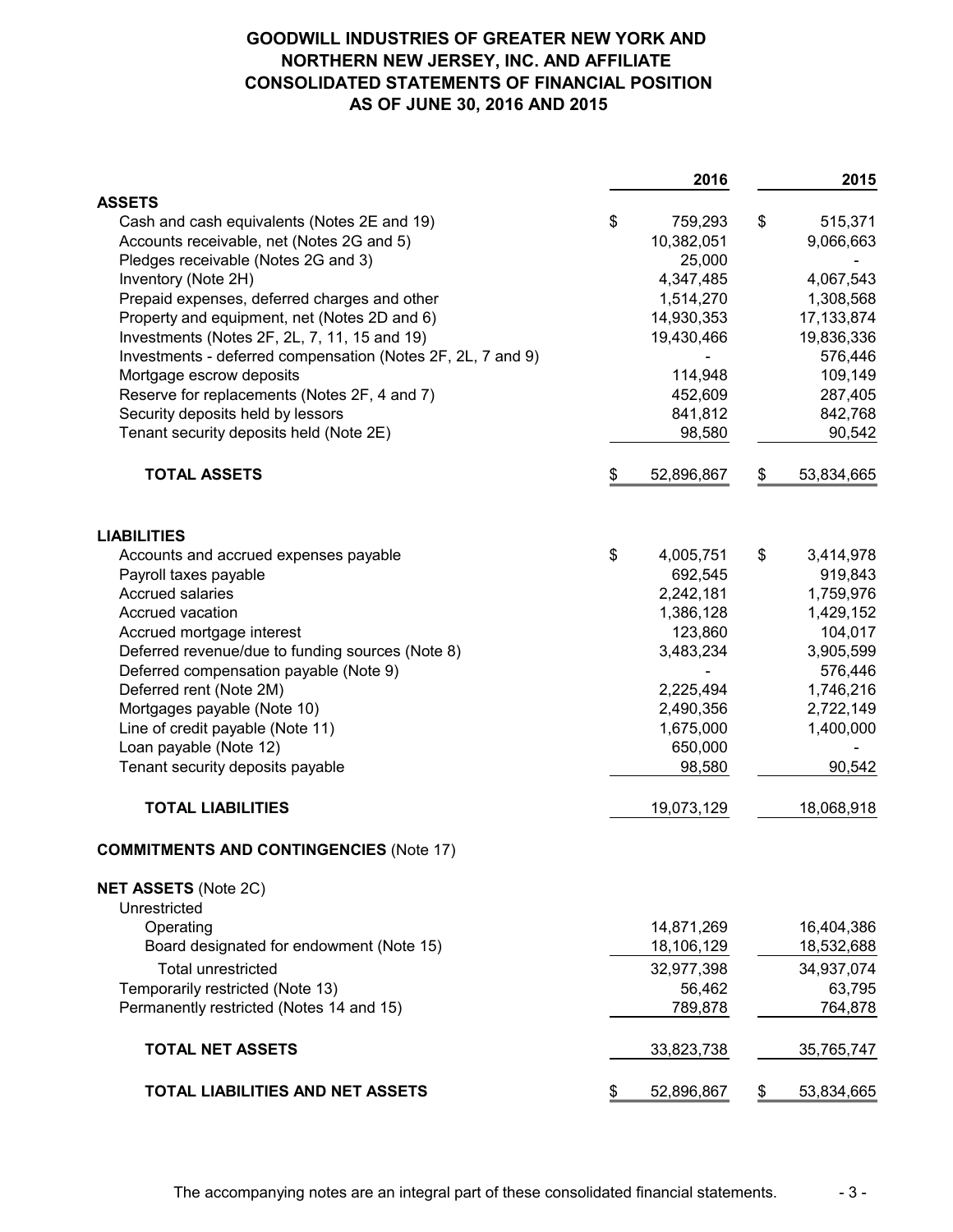#### **GOODWILL INDUSTRIES OF GREATER NEW YORK AND NORTHERN NEW JERSEY, INC. AND AFFILIATE CONSOLIDATED STATEMENTS OF ACTIVITIES FOR THE YEARS ENDED JUNE 30, 2016 AND 2015**

| <b>Total</b><br>Temporarily<br>Permanently<br>Temporarily<br>Permanently<br>Unrestricted<br><b>Restricted</b><br><b>Restricted</b><br>2016<br>Unrestricted<br><b>Restricted</b><br><b>Restricted</b><br><b>Public Support:</b><br>623,759<br>\$<br>\$<br>623,759<br>\$<br>569,628<br>20,000<br>\$<br>589,628<br>Contributions (Note 2H)<br>S.<br>\$<br>\$<br>\$<br>25,000<br>30,000<br>30,000<br>Bequests and legacies (Note 2I)<br>900,000<br>925,000<br>Contributed revenue - donated goods (Note 2H)<br>42,808,656<br>40,436,531<br>40,436,531<br>42,808,656<br>Net assets released from restrictions (Note 13)<br>7,333<br>(7, 333)<br>155,455<br>(155, 455)<br>$\blacksquare$<br>$\sim$<br>$\sim$<br>٠<br>44,339,748<br>(7, 333)<br>25,000<br>44,357,415<br>(135, 455)<br>30,000<br>41,056,159<br><b>Total Public Support</b><br>41,161,614<br><b>Governmental Support:</b><br>Fees and grants from governmental agencies<br>33,351,235<br>33,351,235<br>31,440,756<br>31,440,756<br>33,351,235<br>33,351,235<br>31,440,756<br>31,440,756<br><b>Total Governmental Support</b><br><b>Other Revenue:</b><br>42,308,193<br>42,308,193<br>43,964,462<br>43,964,462<br>Industrial operations<br>1,687,651<br>1,687,651<br>1,741,189<br>1,741,189<br>Tenant rent<br>Endowment earnings appropriations (Note 7)<br>885,330<br>885,330<br>886,071<br>886,071<br>Other<br>711,259<br>711,259<br>979,573<br>979,573<br><b>Total Other Revenue</b><br>45,645,971<br>45,645,971<br>47,517,757<br>47,517,757<br>(7, 333)<br>25,000<br><b>TOTAL OPERATING REVENUES</b><br>123,336,954<br>123,354,621<br>120, 120, 127<br>(135, 455)<br>30,000<br>120,014,672<br><b>OPERATING EXPENSES: (Note 2J)</b><br>78,178,033<br>78,178,033<br>76,254,305<br>76,254,305<br>Industrial operations<br>32,084,076<br>32,084,076<br>31,337,567<br>Rehabilitation and employment services<br>31,337,567<br>10,101,946<br>10,101,946<br>9,613,740<br>9,613,740<br>Management and administration<br>Other supporting services<br>208,068<br>208,068<br>199,071<br>199,071<br>478,094<br>478,094<br>543,059<br>543,059<br>Fundraising<br>Residential operations of affiliate<br>2,510,491<br>2,510,491<br>2,416,300<br>2,416,300<br><b>TOTAL OPERATING EXPENSES</b><br>123,560,708<br>123,560,708<br>120,364,042<br>120,364,042<br>$\omega$<br>25,000<br>(135, 455)<br>(223, 754)<br>(7, 333)<br>(206, 087)<br>(243, 915)<br>30,000<br>Investment activity (Note 7)<br>(1, 284, 672)<br>(1, 284, 672)<br>(1, 294, 305)<br>Gain on sale of property and equipment (Note 6)<br>28,028<br>28,028<br>542,231<br>542,231<br>Occupancy expense in excess of lease payments (Note 2M)<br>(479, 278)<br>(479, 278)<br>(25, 252)<br><b>TOTAL NONOPERATING LOSS</b><br>(1,735,922)<br>(1,735,922)<br>(777, 326)<br>(7, 333)<br>25,000<br>(1,942,009)<br>(135, 455)<br>30,000<br><b>CHANGE IN NET ASSETS</b><br>(1,959,676)<br>(1,021,241) |  | For the Year Ended June 30, 2016 | For the Year Ended June 30, 2015 |  |  |                      |  |
|------------------------------------------------------------------------------------------------------------------------------------------------------------------------------------------------------------------------------------------------------------------------------------------------------------------------------------------------------------------------------------------------------------------------------------------------------------------------------------------------------------------------------------------------------------------------------------------------------------------------------------------------------------------------------------------------------------------------------------------------------------------------------------------------------------------------------------------------------------------------------------------------------------------------------------------------------------------------------------------------------------------------------------------------------------------------------------------------------------------------------------------------------------------------------------------------------------------------------------------------------------------------------------------------------------------------------------------------------------------------------------------------------------------------------------------------------------------------------------------------------------------------------------------------------------------------------------------------------------------------------------------------------------------------------------------------------------------------------------------------------------------------------------------------------------------------------------------------------------------------------------------------------------------------------------------------------------------------------------------------------------------------------------------------------------------------------------------------------------------------------------------------------------------------------------------------------------------------------------------------------------------------------------------------------------------------------------------------------------------------------------------------------------------------------------------------------------------------------------------------------------------------------------------------------------------------------------------------------------------------------------------------------------------------------------------------------------------------------------------------------------------------------------------------------------------------------------------------------------------------------------------------------|--|----------------------------------|----------------------------------|--|--|----------------------|--|
| <b>OPERATING REVENUES:</b><br><b>OPERATING (LOSS) INCOME</b><br><b>NONOPERATING (LOSS) INCOME:</b>                                                                                                                                                                                                                                                                                                                                                                                                                                                                                                                                                                                                                                                                                                                                                                                                                                                                                                                                                                                                                                                                                                                                                                                                                                                                                                                                                                                                                                                                                                                                                                                                                                                                                                                                                                                                                                                                                                                                                                                                                                                                                                                                                                                                                                                                                                                                                                                                                                                                                                                                                                                                                                                                                                                                                                                                   |  |                                  |                                  |  |  | <b>Total</b><br>2015 |  |
|                                                                                                                                                                                                                                                                                                                                                                                                                                                                                                                                                                                                                                                                                                                                                                                                                                                                                                                                                                                                                                                                                                                                                                                                                                                                                                                                                                                                                                                                                                                                                                                                                                                                                                                                                                                                                                                                                                                                                                                                                                                                                                                                                                                                                                                                                                                                                                                                                                                                                                                                                                                                                                                                                                                                                                                                                                                                                                      |  |                                  |                                  |  |  |                      |  |
|                                                                                                                                                                                                                                                                                                                                                                                                                                                                                                                                                                                                                                                                                                                                                                                                                                                                                                                                                                                                                                                                                                                                                                                                                                                                                                                                                                                                                                                                                                                                                                                                                                                                                                                                                                                                                                                                                                                                                                                                                                                                                                                                                                                                                                                                                                                                                                                                                                                                                                                                                                                                                                                                                                                                                                                                                                                                                                      |  |                                  |                                  |  |  |                      |  |
|                                                                                                                                                                                                                                                                                                                                                                                                                                                                                                                                                                                                                                                                                                                                                                                                                                                                                                                                                                                                                                                                                                                                                                                                                                                                                                                                                                                                                                                                                                                                                                                                                                                                                                                                                                                                                                                                                                                                                                                                                                                                                                                                                                                                                                                                                                                                                                                                                                                                                                                                                                                                                                                                                                                                                                                                                                                                                                      |  |                                  |                                  |  |  |                      |  |
|                                                                                                                                                                                                                                                                                                                                                                                                                                                                                                                                                                                                                                                                                                                                                                                                                                                                                                                                                                                                                                                                                                                                                                                                                                                                                                                                                                                                                                                                                                                                                                                                                                                                                                                                                                                                                                                                                                                                                                                                                                                                                                                                                                                                                                                                                                                                                                                                                                                                                                                                                                                                                                                                                                                                                                                                                                                                                                      |  |                                  |                                  |  |  |                      |  |
|                                                                                                                                                                                                                                                                                                                                                                                                                                                                                                                                                                                                                                                                                                                                                                                                                                                                                                                                                                                                                                                                                                                                                                                                                                                                                                                                                                                                                                                                                                                                                                                                                                                                                                                                                                                                                                                                                                                                                                                                                                                                                                                                                                                                                                                                                                                                                                                                                                                                                                                                                                                                                                                                                                                                                                                                                                                                                                      |  |                                  |                                  |  |  |                      |  |
|                                                                                                                                                                                                                                                                                                                                                                                                                                                                                                                                                                                                                                                                                                                                                                                                                                                                                                                                                                                                                                                                                                                                                                                                                                                                                                                                                                                                                                                                                                                                                                                                                                                                                                                                                                                                                                                                                                                                                                                                                                                                                                                                                                                                                                                                                                                                                                                                                                                                                                                                                                                                                                                                                                                                                                                                                                                                                                      |  |                                  |                                  |  |  |                      |  |
|                                                                                                                                                                                                                                                                                                                                                                                                                                                                                                                                                                                                                                                                                                                                                                                                                                                                                                                                                                                                                                                                                                                                                                                                                                                                                                                                                                                                                                                                                                                                                                                                                                                                                                                                                                                                                                                                                                                                                                                                                                                                                                                                                                                                                                                                                                                                                                                                                                                                                                                                                                                                                                                                                                                                                                                                                                                                                                      |  |                                  |                                  |  |  |                      |  |
|                                                                                                                                                                                                                                                                                                                                                                                                                                                                                                                                                                                                                                                                                                                                                                                                                                                                                                                                                                                                                                                                                                                                                                                                                                                                                                                                                                                                                                                                                                                                                                                                                                                                                                                                                                                                                                                                                                                                                                                                                                                                                                                                                                                                                                                                                                                                                                                                                                                                                                                                                                                                                                                                                                                                                                                                                                                                                                      |  |                                  |                                  |  |  |                      |  |
|                                                                                                                                                                                                                                                                                                                                                                                                                                                                                                                                                                                                                                                                                                                                                                                                                                                                                                                                                                                                                                                                                                                                                                                                                                                                                                                                                                                                                                                                                                                                                                                                                                                                                                                                                                                                                                                                                                                                                                                                                                                                                                                                                                                                                                                                                                                                                                                                                                                                                                                                                                                                                                                                                                                                                                                                                                                                                                      |  |                                  |                                  |  |  |                      |  |
|                                                                                                                                                                                                                                                                                                                                                                                                                                                                                                                                                                                                                                                                                                                                                                                                                                                                                                                                                                                                                                                                                                                                                                                                                                                                                                                                                                                                                                                                                                                                                                                                                                                                                                                                                                                                                                                                                                                                                                                                                                                                                                                                                                                                                                                                                                                                                                                                                                                                                                                                                                                                                                                                                                                                                                                                                                                                                                      |  |                                  |                                  |  |  |                      |  |
|                                                                                                                                                                                                                                                                                                                                                                                                                                                                                                                                                                                                                                                                                                                                                                                                                                                                                                                                                                                                                                                                                                                                                                                                                                                                                                                                                                                                                                                                                                                                                                                                                                                                                                                                                                                                                                                                                                                                                                                                                                                                                                                                                                                                                                                                                                                                                                                                                                                                                                                                                                                                                                                                                                                                                                                                                                                                                                      |  |                                  |                                  |  |  |                      |  |
|                                                                                                                                                                                                                                                                                                                                                                                                                                                                                                                                                                                                                                                                                                                                                                                                                                                                                                                                                                                                                                                                                                                                                                                                                                                                                                                                                                                                                                                                                                                                                                                                                                                                                                                                                                                                                                                                                                                                                                                                                                                                                                                                                                                                                                                                                                                                                                                                                                                                                                                                                                                                                                                                                                                                                                                                                                                                                                      |  |                                  |                                  |  |  |                      |  |
|                                                                                                                                                                                                                                                                                                                                                                                                                                                                                                                                                                                                                                                                                                                                                                                                                                                                                                                                                                                                                                                                                                                                                                                                                                                                                                                                                                                                                                                                                                                                                                                                                                                                                                                                                                                                                                                                                                                                                                                                                                                                                                                                                                                                                                                                                                                                                                                                                                                                                                                                                                                                                                                                                                                                                                                                                                                                                                      |  |                                  |                                  |  |  |                      |  |
|                                                                                                                                                                                                                                                                                                                                                                                                                                                                                                                                                                                                                                                                                                                                                                                                                                                                                                                                                                                                                                                                                                                                                                                                                                                                                                                                                                                                                                                                                                                                                                                                                                                                                                                                                                                                                                                                                                                                                                                                                                                                                                                                                                                                                                                                                                                                                                                                                                                                                                                                                                                                                                                                                                                                                                                                                                                                                                      |  |                                  |                                  |  |  |                      |  |
|                                                                                                                                                                                                                                                                                                                                                                                                                                                                                                                                                                                                                                                                                                                                                                                                                                                                                                                                                                                                                                                                                                                                                                                                                                                                                                                                                                                                                                                                                                                                                                                                                                                                                                                                                                                                                                                                                                                                                                                                                                                                                                                                                                                                                                                                                                                                                                                                                                                                                                                                                                                                                                                                                                                                                                                                                                                                                                      |  |                                  |                                  |  |  |                      |  |
|                                                                                                                                                                                                                                                                                                                                                                                                                                                                                                                                                                                                                                                                                                                                                                                                                                                                                                                                                                                                                                                                                                                                                                                                                                                                                                                                                                                                                                                                                                                                                                                                                                                                                                                                                                                                                                                                                                                                                                                                                                                                                                                                                                                                                                                                                                                                                                                                                                                                                                                                                                                                                                                                                                                                                                                                                                                                                                      |  |                                  |                                  |  |  |                      |  |
|                                                                                                                                                                                                                                                                                                                                                                                                                                                                                                                                                                                                                                                                                                                                                                                                                                                                                                                                                                                                                                                                                                                                                                                                                                                                                                                                                                                                                                                                                                                                                                                                                                                                                                                                                                                                                                                                                                                                                                                                                                                                                                                                                                                                                                                                                                                                                                                                                                                                                                                                                                                                                                                                                                                                                                                                                                                                                                      |  |                                  |                                  |  |  |                      |  |
|                                                                                                                                                                                                                                                                                                                                                                                                                                                                                                                                                                                                                                                                                                                                                                                                                                                                                                                                                                                                                                                                                                                                                                                                                                                                                                                                                                                                                                                                                                                                                                                                                                                                                                                                                                                                                                                                                                                                                                                                                                                                                                                                                                                                                                                                                                                                                                                                                                                                                                                                                                                                                                                                                                                                                                                                                                                                                                      |  |                                  |                                  |  |  |                      |  |
|                                                                                                                                                                                                                                                                                                                                                                                                                                                                                                                                                                                                                                                                                                                                                                                                                                                                                                                                                                                                                                                                                                                                                                                                                                                                                                                                                                                                                                                                                                                                                                                                                                                                                                                                                                                                                                                                                                                                                                                                                                                                                                                                                                                                                                                                                                                                                                                                                                                                                                                                                                                                                                                                                                                                                                                                                                                                                                      |  |                                  |                                  |  |  |                      |  |
|                                                                                                                                                                                                                                                                                                                                                                                                                                                                                                                                                                                                                                                                                                                                                                                                                                                                                                                                                                                                                                                                                                                                                                                                                                                                                                                                                                                                                                                                                                                                                                                                                                                                                                                                                                                                                                                                                                                                                                                                                                                                                                                                                                                                                                                                                                                                                                                                                                                                                                                                                                                                                                                                                                                                                                                                                                                                                                      |  |                                  |                                  |  |  |                      |  |
|                                                                                                                                                                                                                                                                                                                                                                                                                                                                                                                                                                                                                                                                                                                                                                                                                                                                                                                                                                                                                                                                                                                                                                                                                                                                                                                                                                                                                                                                                                                                                                                                                                                                                                                                                                                                                                                                                                                                                                                                                                                                                                                                                                                                                                                                                                                                                                                                                                                                                                                                                                                                                                                                                                                                                                                                                                                                                                      |  |                                  |                                  |  |  |                      |  |
|                                                                                                                                                                                                                                                                                                                                                                                                                                                                                                                                                                                                                                                                                                                                                                                                                                                                                                                                                                                                                                                                                                                                                                                                                                                                                                                                                                                                                                                                                                                                                                                                                                                                                                                                                                                                                                                                                                                                                                                                                                                                                                                                                                                                                                                                                                                                                                                                                                                                                                                                                                                                                                                                                                                                                                                                                                                                                                      |  |                                  |                                  |  |  |                      |  |
|                                                                                                                                                                                                                                                                                                                                                                                                                                                                                                                                                                                                                                                                                                                                                                                                                                                                                                                                                                                                                                                                                                                                                                                                                                                                                                                                                                                                                                                                                                                                                                                                                                                                                                                                                                                                                                                                                                                                                                                                                                                                                                                                                                                                                                                                                                                                                                                                                                                                                                                                                                                                                                                                                                                                                                                                                                                                                                      |  |                                  |                                  |  |  |                      |  |
|                                                                                                                                                                                                                                                                                                                                                                                                                                                                                                                                                                                                                                                                                                                                                                                                                                                                                                                                                                                                                                                                                                                                                                                                                                                                                                                                                                                                                                                                                                                                                                                                                                                                                                                                                                                                                                                                                                                                                                                                                                                                                                                                                                                                                                                                                                                                                                                                                                                                                                                                                                                                                                                                                                                                                                                                                                                                                                      |  |                                  |                                  |  |  |                      |  |
|                                                                                                                                                                                                                                                                                                                                                                                                                                                                                                                                                                                                                                                                                                                                                                                                                                                                                                                                                                                                                                                                                                                                                                                                                                                                                                                                                                                                                                                                                                                                                                                                                                                                                                                                                                                                                                                                                                                                                                                                                                                                                                                                                                                                                                                                                                                                                                                                                                                                                                                                                                                                                                                                                                                                                                                                                                                                                                      |  |                                  |                                  |  |  |                      |  |
|                                                                                                                                                                                                                                                                                                                                                                                                                                                                                                                                                                                                                                                                                                                                                                                                                                                                                                                                                                                                                                                                                                                                                                                                                                                                                                                                                                                                                                                                                                                                                                                                                                                                                                                                                                                                                                                                                                                                                                                                                                                                                                                                                                                                                                                                                                                                                                                                                                                                                                                                                                                                                                                                                                                                                                                                                                                                                                      |  |                                  |                                  |  |  |                      |  |
|                                                                                                                                                                                                                                                                                                                                                                                                                                                                                                                                                                                                                                                                                                                                                                                                                                                                                                                                                                                                                                                                                                                                                                                                                                                                                                                                                                                                                                                                                                                                                                                                                                                                                                                                                                                                                                                                                                                                                                                                                                                                                                                                                                                                                                                                                                                                                                                                                                                                                                                                                                                                                                                                                                                                                                                                                                                                                                      |  |                                  |                                  |  |  | (349, 370)           |  |
|                                                                                                                                                                                                                                                                                                                                                                                                                                                                                                                                                                                                                                                                                                                                                                                                                                                                                                                                                                                                                                                                                                                                                                                                                                                                                                                                                                                                                                                                                                                                                                                                                                                                                                                                                                                                                                                                                                                                                                                                                                                                                                                                                                                                                                                                                                                                                                                                                                                                                                                                                                                                                                                                                                                                                                                                                                                                                                      |  |                                  |                                  |  |  |                      |  |
|                                                                                                                                                                                                                                                                                                                                                                                                                                                                                                                                                                                                                                                                                                                                                                                                                                                                                                                                                                                                                                                                                                                                                                                                                                                                                                                                                                                                                                                                                                                                                                                                                                                                                                                                                                                                                                                                                                                                                                                                                                                                                                                                                                                                                                                                                                                                                                                                                                                                                                                                                                                                                                                                                                                                                                                                                                                                                                      |  |                                  |                                  |  |  | (1, 294, 305)        |  |
|                                                                                                                                                                                                                                                                                                                                                                                                                                                                                                                                                                                                                                                                                                                                                                                                                                                                                                                                                                                                                                                                                                                                                                                                                                                                                                                                                                                                                                                                                                                                                                                                                                                                                                                                                                                                                                                                                                                                                                                                                                                                                                                                                                                                                                                                                                                                                                                                                                                                                                                                                                                                                                                                                                                                                                                                                                                                                                      |  |                                  |                                  |  |  |                      |  |
|                                                                                                                                                                                                                                                                                                                                                                                                                                                                                                                                                                                                                                                                                                                                                                                                                                                                                                                                                                                                                                                                                                                                                                                                                                                                                                                                                                                                                                                                                                                                                                                                                                                                                                                                                                                                                                                                                                                                                                                                                                                                                                                                                                                                                                                                                                                                                                                                                                                                                                                                                                                                                                                                                                                                                                                                                                                                                                      |  |                                  |                                  |  |  | (25, 252)            |  |
|                                                                                                                                                                                                                                                                                                                                                                                                                                                                                                                                                                                                                                                                                                                                                                                                                                                                                                                                                                                                                                                                                                                                                                                                                                                                                                                                                                                                                                                                                                                                                                                                                                                                                                                                                                                                                                                                                                                                                                                                                                                                                                                                                                                                                                                                                                                                                                                                                                                                                                                                                                                                                                                                                                                                                                                                                                                                                                      |  |                                  |                                  |  |  | (777, 326)           |  |
|                                                                                                                                                                                                                                                                                                                                                                                                                                                                                                                                                                                                                                                                                                                                                                                                                                                                                                                                                                                                                                                                                                                                                                                                                                                                                                                                                                                                                                                                                                                                                                                                                                                                                                                                                                                                                                                                                                                                                                                                                                                                                                                                                                                                                                                                                                                                                                                                                                                                                                                                                                                                                                                                                                                                                                                                                                                                                                      |  |                                  |                                  |  |  | (1, 126, 696)        |  |
| 34,937,074<br>63,795<br>764,878<br>35,765,747<br>35,958,315<br>199,250<br>734,878<br>36,892,443<br>Net Assets - Beginning of Year                                                                                                                                                                                                                                                                                                                                                                                                                                                                                                                                                                                                                                                                                                                                                                                                                                                                                                                                                                                                                                                                                                                                                                                                                                                                                                                                                                                                                                                                                                                                                                                                                                                                                                                                                                                                                                                                                                                                                                                                                                                                                                                                                                                                                                                                                                                                                                                                                                                                                                                                                                                                                                                                                                                                                                    |  |                                  |                                  |  |  |                      |  |
| NET ASSETS - END OF YEAR<br>32,977,398<br>56,462<br>789,878<br>33,823,738<br>34,937,074<br>63,795<br>764,878<br>35,765,747<br>£.<br>£.<br>£.<br>- \$<br>ዳ                                                                                                                                                                                                                                                                                                                                                                                                                                                                                                                                                                                                                                                                                                                                                                                                                                                                                                                                                                                                                                                                                                                                                                                                                                                                                                                                                                                                                                                                                                                                                                                                                                                                                                                                                                                                                                                                                                                                                                                                                                                                                                                                                                                                                                                                                                                                                                                                                                                                                                                                                                                                                                                                                                                                            |  |                                  |                                  |  |  |                      |  |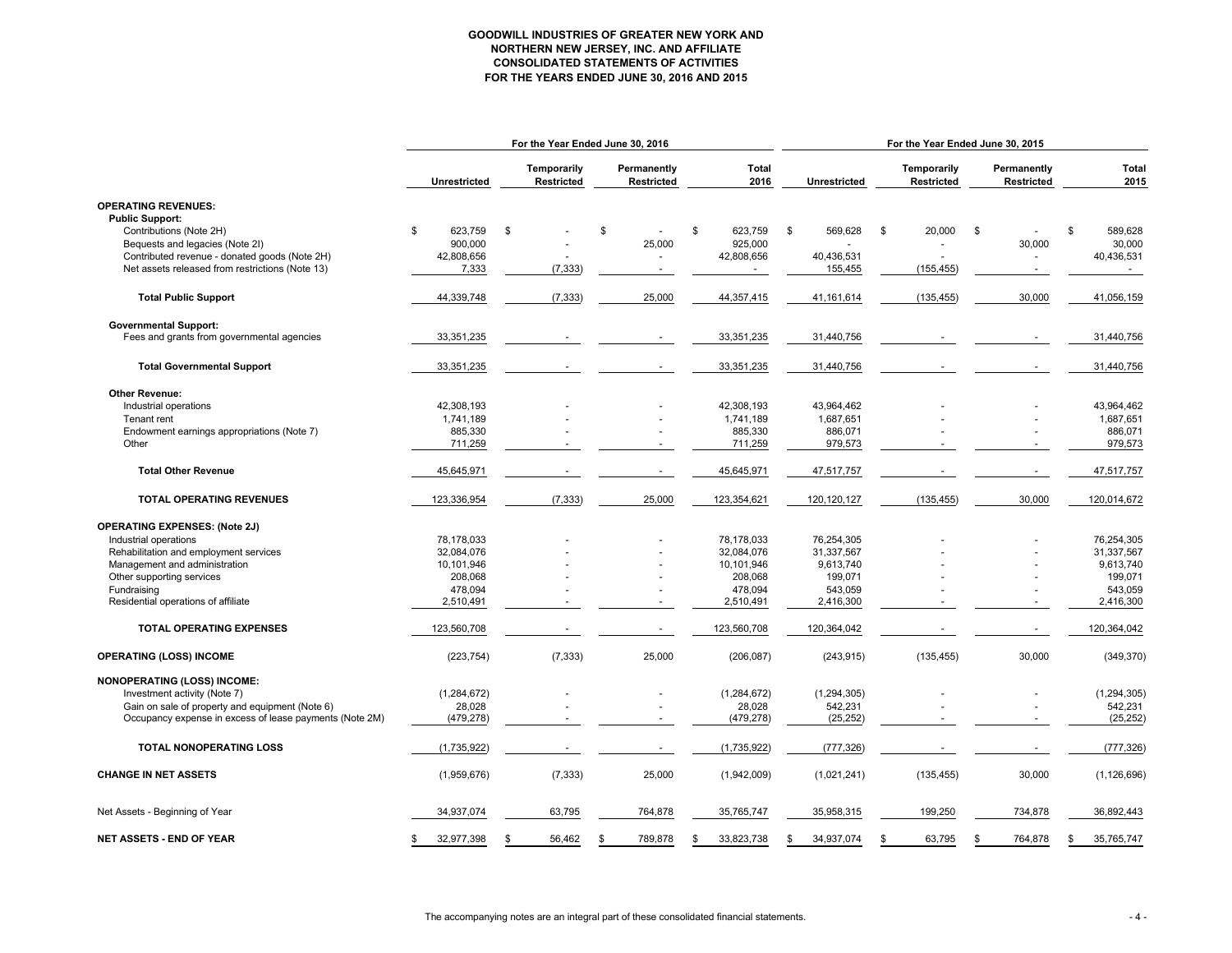#### **GOODWILL INDUSTRIES OF GREATER NEW YORK AND NORTHERN NEW JERSEY, INC. AND AFFILIATE CONSOLIDATED STATEMENT OF FUNCTIONAL EXPENSES FOR THE YEAR ENDED JUNE 30, 2016 (With Comparative Totals for Fiscal 2015)**

|                                             |                                                                       |                         |                          |                                               |                          |                         |                            | For the Year Ended June 30, 2016 |                          |                            |                                                              |                                          |                     |                              |                       |
|---------------------------------------------|-----------------------------------------------------------------------|-------------------------|--------------------------|-----------------------------------------------|--------------------------|-------------------------|----------------------------|----------------------------------|--------------------------|----------------------------|--------------------------------------------------------------|------------------------------------------|---------------------|------------------------------|-----------------------|
|                                             | Goodwill Industries of Greater New York and Northern New Jersey, Inc. |                         |                          |                                               |                          |                         |                            |                                  |                          |                            |                                                              |                                          |                     |                              |                       |
|                                             |                                                                       | <b>Program Services</b> |                          |                                               |                          |                         | <b>Supporting Services</b> |                                  |                          |                            | <b>Total Goodwill</b>                                        |                                          |                     |                              |                       |
|                                             | Industrial                                                            |                         | <b>Extended</b>          | <b>Rehabilitation and Employment Services</b> |                          | <b>Total</b><br>Program | Management<br>and          | Other<br>Supporting              |                          | <b>Total</b><br>Supporting | Industries of<br><b>Greater New York</b><br>and Northern New | Goodwill<br><b>Industries</b><br>Housing | Consolidating       | Consolidated<br><b>Total</b> | Consolidated<br>Total |
| Salaries:                                   |                                                                       | <b>Operations</b>       | Rehabilitation           | Others                                        | <b>Total</b>             | <b>Services</b>         | <b>Administration</b>      | <b>Services</b>                  | <b>Fundraising</b>       | <b>Services</b>            | Jersey, Inc.                                                 | Company, Inc.                            | <b>Eliminations</b> | 2016                         | 2015                  |
| Program participants                        |                                                                       | 19,583,266              | 166,304                  | 313.167                                       | 479,471<br>- 96          | 20,062,737              | 173.472<br>- \$            | 4,480                            | 527                      | 178.479                    | 20,241,216<br>- \$                                           | - \$                                     |                     | 20.241.216                   | 20,700,640            |
| Employees                                   |                                                                       | 20,030,209              | 290,723                  | 15,038,716                                    | 15,329,439               | 35,359,648              | 4,986,273                  | 88,026                           | 176,161                  | 5,250,460                  | 40,610,108                                                   | 417,995                                  |                     | 41,028,103                   | 38,291,946            |
| Payroll taxes and benefits (Note 16)        |                                                                       | 7.461.874               | 139,307                  | 4,210,659                                     | 4,349,966                | 11,811,840              | 1,308,885                  | 19,162                           | 48,214                   | 1,376,261                  | 13,188,101                                                   | 191,214                                  |                     | 13,379,315                   | 13,350,376            |
|                                             |                                                                       |                         |                          |                                               |                          |                         |                            |                                  |                          |                            |                                                              |                                          |                     |                              |                       |
| <b>Total Salaries and Related Costs</b>     |                                                                       | 47,075,349              | 596,334                  | 19,562,542                                    | 20,158,876               | 67,234,225              | 6,468,630                  | 111,668                          | 224,902                  | 6,805,200                  | 74,039,425                                                   | 609,209                                  |                     | 74,648,634                   | 72,342,962            |
| Occupancy (Notes 2M and 17B)                |                                                                       | 17,427,381              | 42,354                   | 4,093,495                                     | 4,135,849                | 21,563,230              | 284,706                    | 27.974                           | 48,965                   | 361,645                    | 21,924,875                                                   | 568,862                                  | (152, 382)          | 22,341,355                   | 21,718,377            |
| Grants to subrecipients (Note 17C)          |                                                                       |                         |                          | $\overline{\phantom{a}}$                      | $\sim$                   |                         |                            | $\overline{\phantom{0}}$         | $\sim$                   |                            |                                                              |                                          |                     |                              | 14,237                |
| Specific assistance to program participants |                                                                       |                         | $\sim$                   | 29,553                                        | 29,553                   | 29,553                  |                            |                                  | $\overline{\phantom{a}}$ |                            | 29.553                                                       | $\overline{\phantom{a}}$                 |                     | 29.553                       | 5,991                 |
| Purchased goods (Note 2H)                   |                                                                       | 2,458,046               |                          | $\sim$                                        | $\overline{\phantom{a}}$ | 2,458,046               |                            |                                  |                          |                            | 2,458,046                                                    |                                          |                     | 2,458,046                    | 2,098,115             |
| <b>Trucking services</b>                    |                                                                       | 3,347,778               | 9,294                    | 905                                           | 10,199                   | 3,357,977               | 1,091                      | 12                               | $\alpha$                 | 1.112                      | 3,359,089                                                    | $\sim$                                   |                     | 3,359,089                    | 3,242,680             |
| Professional fees (Notes 7 and 18)          |                                                                       | 767,499                 | 6,022                    | 2,869,147                                     | 2,875,169                | 3,642,668               | 1,225,832                  | 9,500                            | 56,914                   | 1,292,246                  | 4,934,914                                                    | 278,453                                  |                     | 5,213,367                    | 5,352,665             |
| Supplies                                    |                                                                       | 936.826                 | 40,268                   | 752,465                                       | 792,733                  | 1,729,559               | 132,907                    | 1.757                            | 3.584                    | 138,248                    | 1.867.807                                                    | 69,977                                   |                     | 1,937,784                    | 1,816,642             |
| Telephone                                   |                                                                       | 197,461                 | 9,590                    | 488,245                                       | 497,835                  | 695,296                 | 137,112                    | 6,013                            | 1,901                    | 145,026                    | 840,322                                                      | $\sim$                                   |                     | 840,322                      | 801,071               |
| Postage and shipping                        |                                                                       | 566.495                 | 72                       | 8.700                                         | 8.772                    | 575.267                 | 12,096                     | 392                              | 10.396                   | 22,884                     | 598,151                                                      | $\sim$                                   |                     | 598.151                      | 549,197               |
| Insurance                                   |                                                                       | 632,781                 | 42,237                   | 126,063                                       | 168,300                  | 801,081                 | 62,214                     | 8.371                            | 1,419                    | 72,004                     | 873,085                                                      | 144,544                                  |                     | 1,017,629                    | 997,012               |
| Printing and advertising                    |                                                                       | 19,386                  | 282                      | 2,959                                         | 3,241                    | 22,627                  | 25,730                     | $\sim$                           | 8,496                    | 34,226                     | 56,853                                                       | $\overline{\phantom{a}}$                 |                     | 56,853                       | 45,737                |
| Transportation (Note 17B)                   |                                                                       | 421,773                 | 847                      | 353,888                                       | 354,735                  | 776,508                 | 142,132                    | 1.107                            | 6,629                    | 149,868                    | 926,376                                                      | $\overline{\phantom{a}}$                 |                     | 926,376                      | 812,249               |
| Equipment maintenance and rental (Note 17B) |                                                                       | 534,396                 | 2,393                    | 319,772                                       | 322,165                  | 856,561                 | 374,701                    | 1,605                            | 1,993                    | 378,299                    | 1,234,860                                                    | 149,352                                  |                     | 1,384,212                    | 1,377,685             |
| Membership dues/staff development           |                                                                       | 51,885                  | 6,918                    | 187.176                                       | 194,094                  | 245,979                 | 356,654                    | 890                              | 5,678                    | 363,222                    | 609,201                                                      | $\overline{a}$                           |                     | 609,201                      | 562,595               |
| <b>Client activities</b>                    |                                                                       | 5,587                   | 7,355                    | 1,028,587                                     | 1,035,942                | 1,041,529               | 6,878                      | 11                               | 316                      | 7,205                      | 1,048,734                                                    |                                          |                     | 1,048,734                    | 964,598               |
| Expensed equipment (Note 2D)                |                                                                       | 85,645                  | 1.449                    | 313,709                                       | 315,158                  | 400,803                 | 34,671                     | 1.739                            | 12.060                   | 48.470                     | 449.273                                                      | $\sim$                                   |                     | 449,273                      | 453,773               |
| Bad debts                                   |                                                                       | 24,372                  | $\sim$                   | 425,233                                       | 425,233                  | 449,605                 | $\sim$                     | $\sim$                           | 17,300                   | 17,300                     | 466,905                                                      | 36,000                                   |                     | 502,905                      | 573,552               |
| Interest                                    |                                                                       | 23,338                  | $\overline{\phantom{a}}$ | $\sim$                                        | $\sim$                   | 23,338                  | 40.304                     | $\sim$                           | $\sim$                   | 40,304                     | 63,642                                                       | 150,212                                  |                     | 213,854                      | 224,558               |
| Depreciation and amortization               |                                                                       | 1,911,201               | 9,651                    | 808,902                                       | 818,553                  | 2,729,754               | 667,964                    | 33,150                           | 35,438                   | 736,552                    | 3,466,306                                                    | 430,694                                  |                     | 3,897,000                    | 3,438,483             |
| Miscellaneous                               |                                                                       | 1,716,375               | 85                       | 25,949                                        | 26,034                   | 1,742,409               | 164,917                    | 3,879                            | 43,977                   | 212,773                    | 1,955,182                                                    | 73,188                                   |                     | 2,028,370                    | 2,971,863             |
| <b>TOTAL EXPENSES BEFORE ALLOCATION</b>     |                                                                       | 78,203,574              | 775,151                  | 31,397,290                                    | 32,172,441               | 110,376,015             | 10,138,539                 | 208,068                          | 479,977                  | 10,826,584                 | 121,202,599                                                  | 2,510,491                                | (152, 382)          | 123,560,708                  | 120,364,042           |
| <b>ALLOCATION OF ELIMINATIONS</b>           |                                                                       | (25, 541)               |                          | (88, 365)                                     | (88, 365)                | (113,906)               | (36, 593)                  |                                  | (1,883)                  | (38, 476)                  | (152, 382)                                                   |                                          | 152,382             |                              |                       |
| <b>TOTAL EXPENSES</b>                       |                                                                       | 78,178,033              | 775,151                  | \$ 31,308,925                                 | 32,084,076               | 110,262,109<br>-SS      | 10,101,946                 | 208,068                          | 478,094                  | 10,788,108<br>S.           | 121,050,217                                                  | 2,510,491                                |                     | 123,560,708<br>- \$          | 120,364,042<br>-SS    |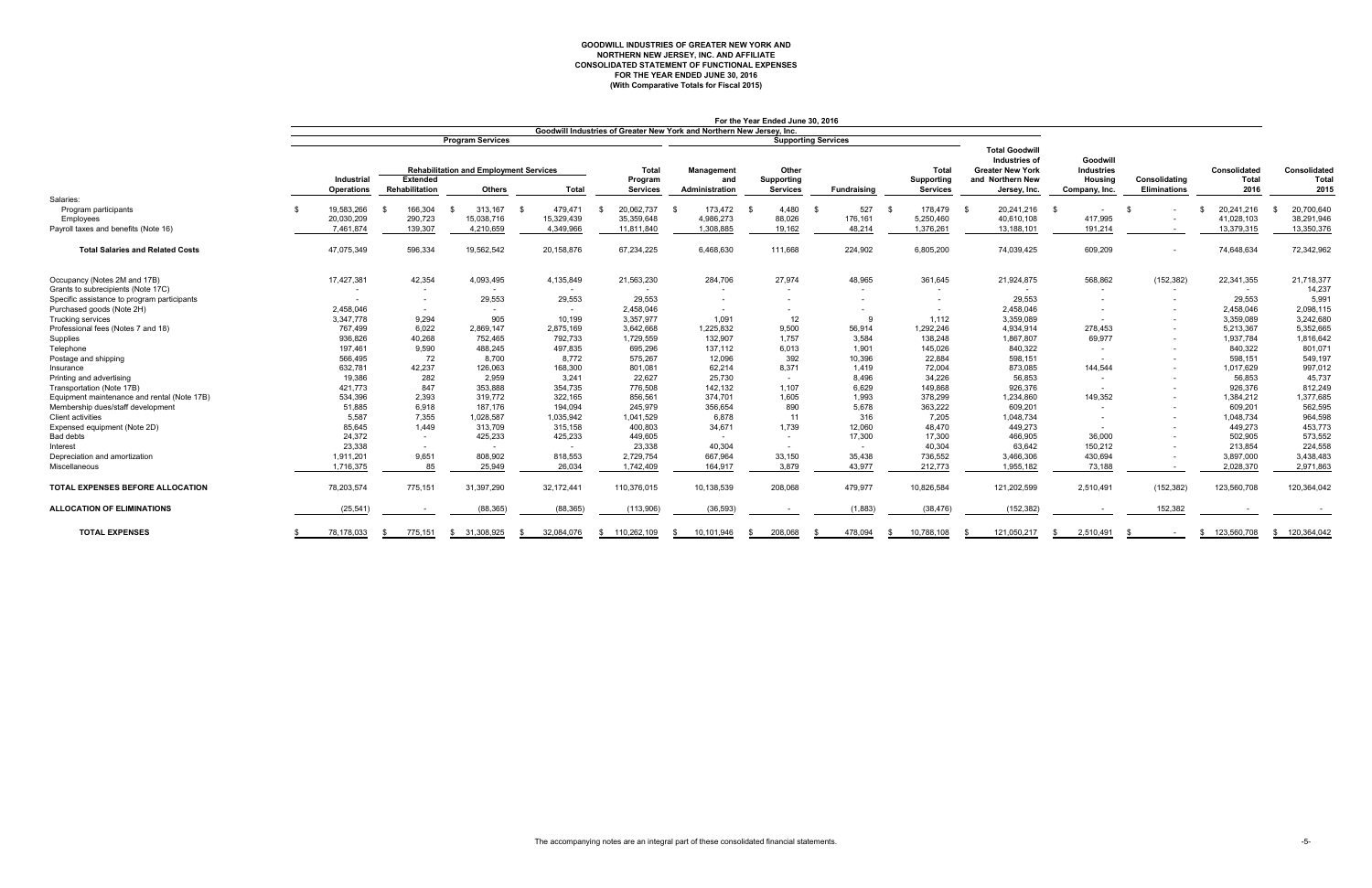#### **GOODWILL INDUSTRIES OF GREATER NEW YORK AND NORTHERN NEW JERSEY, INC. AND AFFILIATE CONSOLIDATED STATEMENT OF FUNCTIONAL EXPENSES FOR THE YEAR ENDED JUNE 30, 2015**

|                                             |                   |                 |                                               |                          |                         |                                                                       | For the Year Ended June 30, 2015 |                            |                     |                                                                                       |                                   |                     |                    |
|---------------------------------------------|-------------------|-----------------|-----------------------------------------------|--------------------------|-------------------------|-----------------------------------------------------------------------|----------------------------------|----------------------------|---------------------|---------------------------------------------------------------------------------------|-----------------------------------|---------------------|--------------------|
|                                             |                   |                 |                                               |                          |                         | Goodwill Industries of Greater New York and Northern New Jersey, Inc. |                                  |                            |                     |                                                                                       |                                   |                     |                    |
|                                             |                   |                 | <b>Program Services</b>                       |                          |                         |                                                                       |                                  | <b>Supporting Services</b> |                     |                                                                                       |                                   |                     |                    |
|                                             | Industrial        | <b>Extended</b> | <b>Rehabilitation and Employment Services</b> |                          | <b>Total</b><br>Program | Management<br>and                                                     | Other<br><b>Supporting</b>       |                            | Total<br>Supporting | <b>Total Goodwill</b><br>Industries of<br><b>Greater New York</b><br>and Northern New | Goodwill<br>Industries<br>Housing | Consolidating       | Consolidated       |
|                                             | <b>Operations</b> | Rehabilitation  | <b>Others</b>                                 | <b>Total</b>             | <b>Services</b>         | Administration                                                        | <b>Services</b>                  | <b>Fundraising</b>         | <b>Services</b>     | Jersey, Inc.                                                                          | Company, Inc.                     | <b>Eliminations</b> | Total              |
| Salaries:                                   |                   |                 |                                               |                          |                         |                                                                       |                                  |                            |                     |                                                                                       |                                   |                     |                    |
| Program participants                        | 20.157.678        | 143,251<br>-S   | 262,626                                       | 405,877<br>- \$          | 20,563,555              | 127.964<br>- \$                                                       | 4,551                            | 4.570<br>- \$              | 137.085<br>- \$     | 20,700,640<br>- \$                                                                    | <b>S</b>                          | ſ.                  | 20,700,640<br>- \$ |
| Employees                                   | 18,089,800        | 304,863         | 14,385,186                                    | 14,690,049               | 32,779,849              | 4,799,007                                                             | 77,534                           | 229,234                    | 5,105,775           | 37,885,624                                                                            | 406,322                           |                     | 38,291,946         |
| Payroll taxes and benefits (Note 16)        | 7,612,120         | 122,013         | 4,140,099                                     | 4,262,112                | 11,874,232              | 1,250,551                                                             | 18,073                           | 27,581                     | 1,296,205           | 13,170,437                                                                            | 179,939                           | $\sim$              | 13,350,376         |
| <b>Total Salaries and Related Costs</b>     | 45,859,598        | 570,127         | 18,787,911                                    | 19,358,038               | 65,217,636              | 6,177,522                                                             | 100,158                          | 261,385                    | 6,539,065           | 71,756,701                                                                            | 586,261                           |                     | 72,342,962         |
| Occupancy (Note 17B)                        | 16,849,978        | 36,858          | 3,995,259                                     | 4,032,117                | 20,882,095              | 297,485                                                               | 32,639                           | 71,973                     | 402,097             | 21,284,192                                                                            | 581,264                           | (147, 079)          | 21,718,377         |
| Grants to subrecipients (Note 17C)          | 13,237            |                 | $\sim$                                        | $\sim$                   | 13,237                  |                                                                       |                                  | 1,000                      | 1,000               | 14,237                                                                                | $\overline{\phantom{a}}$          | $\sim$              | 14,237             |
| Specific assistance to program participants | $\sim$            | $\sim$          | 5,991                                         | 5,991                    | 5,991                   |                                                                       |                                  | $\sim$                     |                     | 5,991                                                                                 | $\overline{a}$                    |                     | 5,991              |
| Purchased goods (Note 2H)                   | 2,098,115         | $\sim$          | $\sim$                                        | $\sim$                   | 2,098,115               |                                                                       | <b>м.</b>                        | $\overline{\phantom{0}}$   |                     | 2,098,115                                                                             |                                   |                     | 2,098,115          |
| <b>Trucking services</b>                    | 3,232,665         | 8,890           | 1,125                                         | 10,015                   | 3,242,680               |                                                                       | $\overline{\phantom{a}}$         | $\sim$                     |                     | 3,242,680                                                                             |                                   |                     | 3,242,680          |
| Professional fees (Note 7 and 18)           | 511,011           | 23,033          | 3,407,296                                     | 3,430,329                | 3,941,340               | 1,054,535                                                             | 9,569                            | 87,584                     | 1,151,688           | 5,093,028                                                                             | 259,637                           |                     | 5,352,665          |
| Supplies                                    | 894,196           | 13,972          | 685,842                                       | 699,814                  | 1,594,010               | 146,529                                                               | 3,212                            | 9,193                      | 158,934             | 1,752,944                                                                             | 63,698                            |                     | 1,816,642          |
| Telephone                                   | 194,361           | 10,118          | 471,675                                       | 481,793                  | 676.154                 | 114,036                                                               | 7,610                            | 3,271                      | 124,917             | 801,071                                                                               | $\overline{\phantom{a}}$          | $\sim$              | 801,071            |
| Postage and shipping                        | 502,273           | 8               | 7,629                                         | 7,637                    | 509,910                 | 16,160                                                                | 362                              | 22,765                     | 39,287              | 549,197                                                                               | $\overline{\phantom{a}}$          |                     | 549,197            |
| Insurance                                   | 604,008           | 45,513          | 135,094                                       | 180,607                  | 784,615                 | 66,496                                                                | 8,840                            | 1,315                      | 76,651              | 861,266                                                                               | 135,746                           |                     | 997,012            |
| Printing and advertising                    | 2,102             | 1,363           | 6.771                                         | 8,134                    | 10,236                  | 35,499                                                                | $\overline{2}$                   | $\sim$                     | 35,501              | 45,737                                                                                | $\overline{\phantom{a}}$          |                     | 45,737             |
| Transportation (Note 17B)                   | 374,497           | 3,508           | 274,533                                       | 278,041                  | 652,538                 | 156,420                                                               | 999                              | 2,292                      | 159,711             | 812,249                                                                               | $\sim$                            |                     | 812,249            |
| Equipment maintenance and rental (Note 17B) | 617,147           | 1,377           | 327,867                                       | 329,244                  | 946,391                 | 317,282                                                               | 1,069                            | 1,663                      | 320,014             | 1,266,405                                                                             | 111,280                           |                     | 1,377,685          |
| Membership dues/staff development           | 45,259            | 9,520           | 201,770                                       | 211,290                  | 256,549                 | 301,200                                                               | 1,204                            | 3,642                      | 306,046             | 562,595                                                                               | $\overline{\phantom{a}}$          |                     | 562,595            |
| <b>Client activities</b>                    | 2,533             | 7,932           | 941,650                                       | 949,582                  | 952,115                 | 12,302                                                                | $\sim$                           | 181                        | 12,483              | 964,598                                                                               | $\overline{\phantom{a}}$          |                     | 964,598            |
| Expensed equipment (Note 2D)                | 79,368            | 361             | 342,547                                       | 342,908                  | 422,276                 | 27,464                                                                | 255                              | 3,778                      | 31,497              | 453,773                                                                               |                                   |                     | 453,773            |
| <b>Bad debts</b>                            | 4,000             | 13,000          | 520,552                                       | 533,552                  | 537,552                 |                                                                       | $\sim$                           |                            |                     | 537,552                                                                               | 36,000                            |                     | 573,552            |
| Interest                                    | 7,675             |                 | $\sim$                                        | $\overline{\phantom{a}}$ | 7,675                   | 47,847                                                                | $\sim$                           | $\overline{\phantom{a}}$   | 47,847              | 55,522                                                                                | 169,036                           |                     | 224,558            |
| Depreciation and amortization               | 1,736,569         | 9,178           | 533,778                                       | 542,956                  | 2,279,525               | 694,662                                                               | 33,152                           | 16,142                     | 743,956             | 3,023,481                                                                             | 415,002                           |                     | 3,438,483          |
| Miscellaneous                               | 2,650,365         | 324             | 20,485                                        | 20,809                   | 2,671,174               | 183,621                                                               | $\sim$                           | 58,692                     | 242,313             | 2,913,487                                                                             | 58,376                            | $\sim$              | 2,971,863          |
| TOTAL EXPENSES BEFORE RECLASSIFICATION      | 76,278,957        | 755,082         | 30,667,775                                    | 31,422,857               | 107,701,814             | 9,649,060                                                             | 199,071                          | 544,876                    | 10,393,007          | 118,094,821                                                                           | 2,416,300                         | (147, 079)          | 120,364,042        |
| <b>ALLOCATION OF ELIMINATIONS</b>           | (24, 652)         |                 | (85, 290)                                     | (85, 290)                | (109, 942)              | (35, 320)                                                             |                                  | (1, 817)                   | (37, 137)           | (147, 079)                                                                            |                                   | 147,079             |                    |
| <b>TOTAL EXPENSES</b>                       | 76,254,305        | 755,082<br>- \$ | \$ 30,582,485                                 | 31,337,567<br>- \$       | 107,591,872<br>\$       | 9.613.740<br>- \$                                                     | 199,071<br>- \$                  | 543,059<br>- \$            | 10,355,870<br>\$    | 117,947,742                                                                           | 2,416,300<br>- \$                 | - \$                | 120,364,042<br>\$  |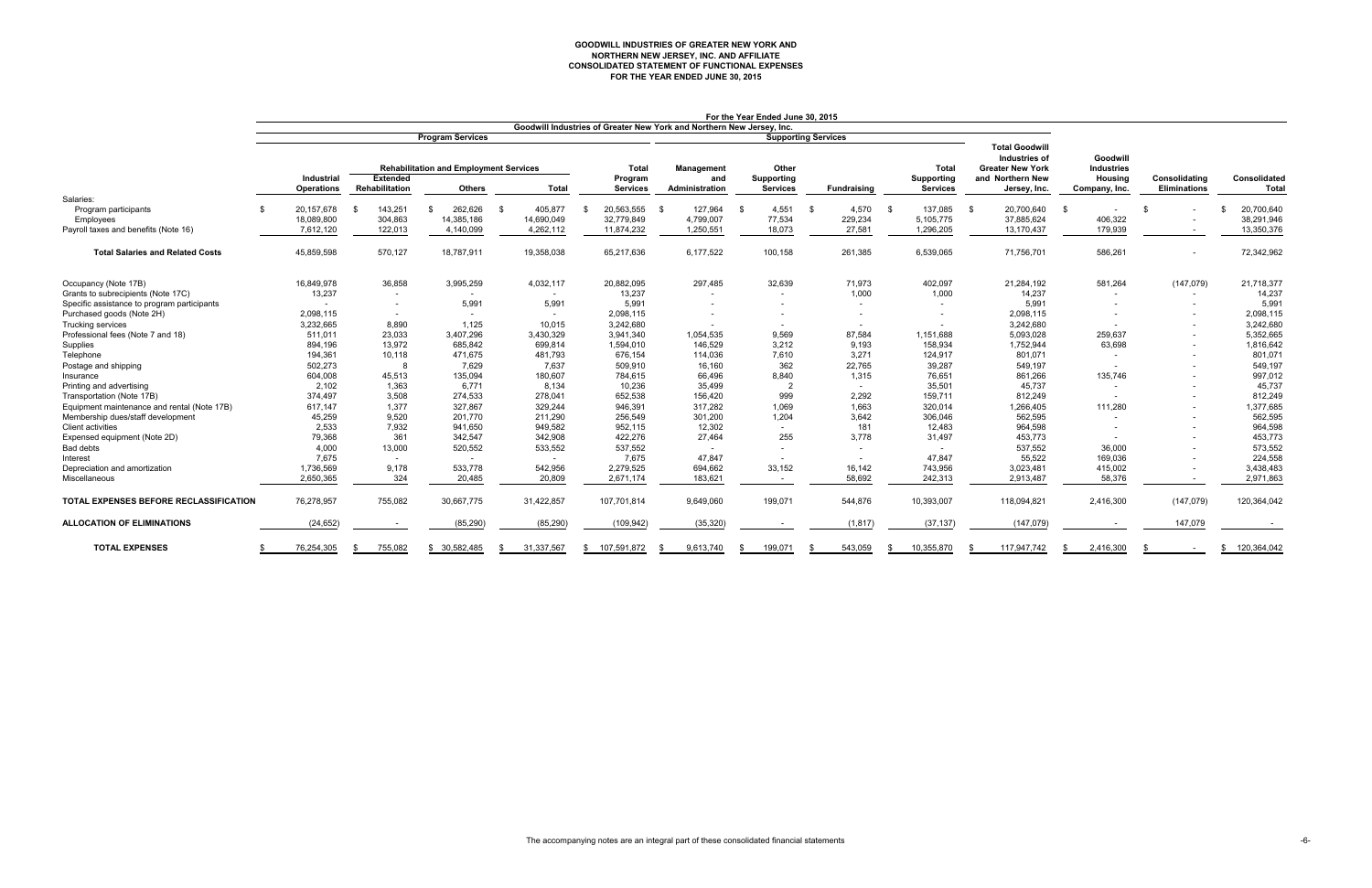#### **GOODWILL INDUSTRIES OF GREATER NEW YORK AND NORTHERN NEW JERSEY, INC. AND AFFILIATE CONSOLIDATED STATEMENTS OF CASH FLOWS FOR THE YEARS ENDED JUNE 30, 2016 AND 2015**

|                                                                      | 2016              | 2015                |
|----------------------------------------------------------------------|-------------------|---------------------|
|                                                                      |                   |                     |
| <b>CASH FLOWS FROM OPERATING ACTIVITIES:</b><br>Change in net assets | \$<br>(1,942,009) | \$<br>(1, 126, 696) |
| Adjustments to reconcile change in net assets to                     |                   |                     |
| net cash provided by operating activities:                           |                   |                     |
| Depreciation and amortization                                        | 3,897,000         | 3,438,483           |
| Realized gain on investment sales                                    | (5,586,488)       | (184, 302)          |
| Unrealized loss on investments                                       | 6,240,053         | 738,788             |
| Gain on sale of property and equipment                               | (28, 028)         | (542, 231)          |
| Permanently restricted contributions                                 | (25,000)          | (30,000)            |
| Bad debt expense                                                     | 502,905           | 573,552             |
| Subtotal                                                             | 3,058,433         | 2,867,594           |
| Changes in operating assets and liabilities:                         |                   |                     |
| (Increase) decrease in assets:                                       |                   |                     |
| Accounts receivable                                                  | (1,818,293)       | (1,530,688)         |
| Pledges receivable                                                   | (25,000)          | 11,900              |
| Inventory                                                            | (279, 942)        | (124, 888)          |
| Prepaid expenses, deferred charges and other                         | (205, 702)        | (24, 272)           |
| Security deposits held by lessors                                    | 956               | (17, 358)           |
| Increase (decrease) in liabilities:                                  |                   |                     |
| Accounts and accrued expenses payable                                | 590.773           | (473, 518)          |
| Payroll taxes payable                                                | (227, 298)        | 119,117             |
| Accrued salaries                                                     | 482,205           | 291,055             |
| Accrued vacation                                                     | (43, 024)         | 212                 |
| Accrued mortgage interest                                            | 19,843            | 19,842              |
| Deferred revenue/due to funding sources                              | (422, 365)        | 908,448             |
| Deferred rent                                                        | 479,278           | 25,252              |
| <b>Net Cash Provided by Operating Activities</b>                     | 1,609,864         | 2,072,696           |
| <b>CASH FLOWS FROM INVESTING ACTIVITIES:</b>                         |                   |                     |
| Property and equipment acquisitions                                  | (1,778,795)       | (1,959,104)         |
| Proceeds from sale of property and equipment                         | 113,344           | 614,724             |
| Reserve for replacement deposits                                     | (165, 204)        | (165, 204)          |
| Reserve for replacement withdrawals                                  |                   | 141,000             |
| Investment purchases                                                 | (15, 149, 669)    | (697, 150)          |
| Proceeds from sale of investments                                    | 14,901,974        | 698,713             |
| <b>Net Cash Used by Investing Activities</b>                         | (2,078,350)       | (1,367,021)         |
| <b>CASH FLOWS FROM FINANCING ACTIVITIES:</b>                         |                   |                     |
| Increase in mortgage escrows                                         | (5,799)           | (901)               |
| Principal repayments of mortgages payable                            | (231, 793)        | (212,968)           |
| Proceeds from line of credit                                         | 275,000           |                     |
| Repayment of line of credit                                          |                   | (1,600,000)         |
| Proceeds from loan payable                                           | 650,000           |                     |
| Collections of permanently restricted contributions                  | 25,000            | 30,000              |
| Net Cash Provided by (Used in) Financing Activities                  | 712,408           | (1,783,869)         |
| NET INCREASE (DECREASE) IN CASH AND CASH EQUIVALENTS                 | 243,922           | (1,078,194)         |
| Cash and Cash Equivalents - Beginning of Year                        | 515,371           | 1,593,565           |
| <b>CASH AND CASH EQUIVALENTS - END OF YEAR</b>                       | \$<br>759,293     | \$<br>515,371       |
| <b>Supplementary Disclosure of Cash Flow Information:</b>            |                   |                     |
| Cash paid during the year for interest (excludes amounts subsidized) | \$<br>2,332       | \$<br>11,820        |

The accompanying notes are an integral part of these consolidated financial statements.  $-7 -$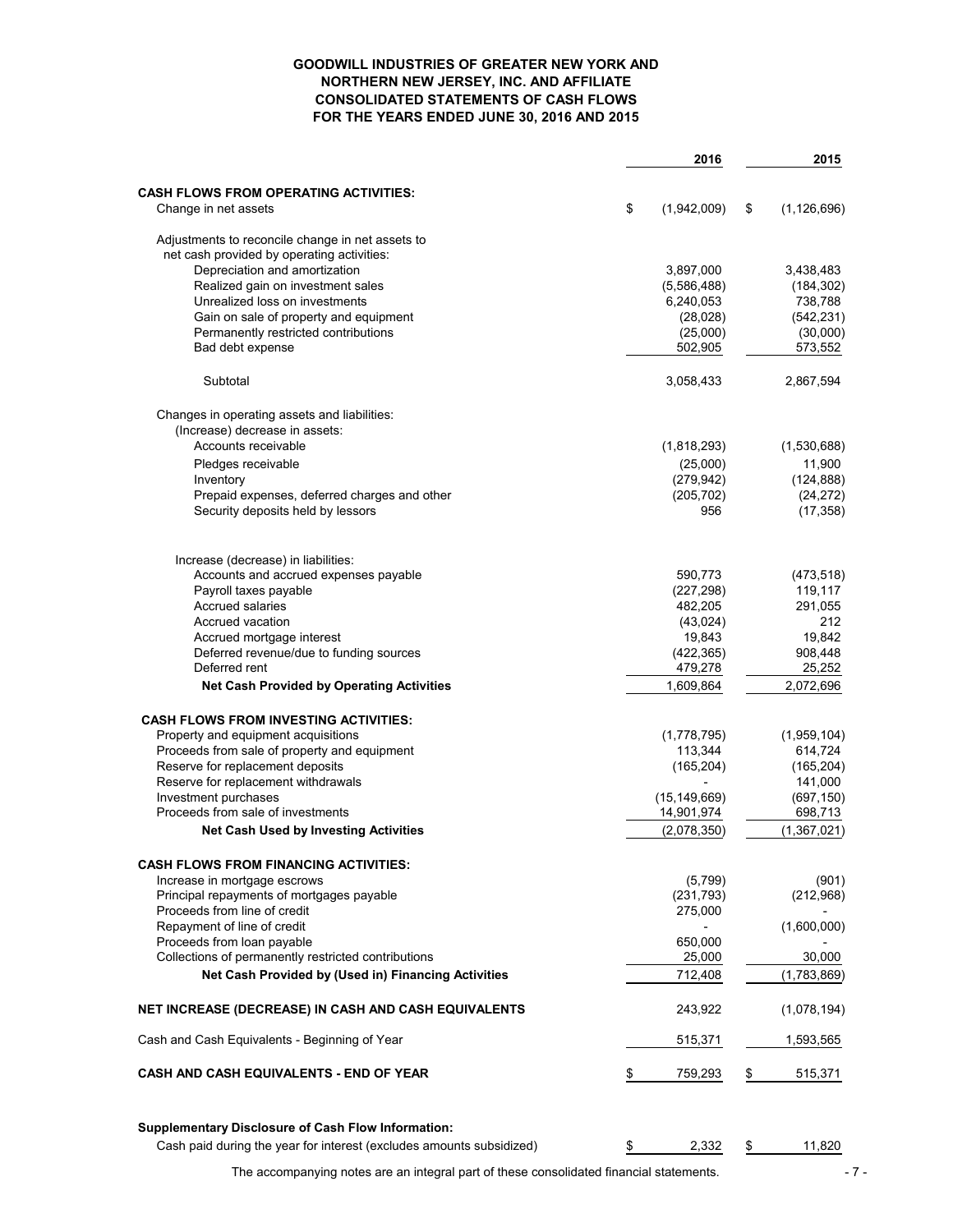### **NOTE 1—ORGANIZATION AND NATURE OF ACTIVITIES**

The consolidated financial statements of Goodwill Industries of Greater New York and Northern New Jersey, Inc. and Affiliate (collectively, "Goodwill") have been prepared by consolidating Goodwill Industries of Greater New York and Northern New Jersey, Inc. (the "Agency") and Goodwill Industries Housing Company, Inc. ("GIHC"). The Agency is organized under the Not-for-Profit Corporation Law of the State of New York. GIHC is organized under the Membership Corporation Law and Article II of the Private Housing Finance Law of the State of New York. The Agency and GIHC have been granted exemption from federal income tax pursuant to Section 501(c)(3) of the Internal Revenue Code. GIHC operates a 202-unit apartment building located in Queens, New York, pursuant to the regulations of the United States Department of Housing and Urban Development ("HUD"). Assets of GIHC cannot be distributed to the Agency or otherwise used (other than for the operating purposes of GIHC) without the written consent of HUD. Goodwill provides housing and comprehensive rehabilitation services to persons with emotional, developmental and/or physical disabilities, the economically disadvantaged and the elderly, receiving its principal governmental support from federal, New York State and New York City sources.

### **NOTE 2—SUMMARY OF SIGNIFICANT ACCOUNTING POLICIES**

- A. Goodwill's consolidated financial statements have been prepared on the accrual basis of accounting. Goodwill adheres to accounting principles generally accepted in the United States of America ("U.S. GAAP").
- B. The consolidated financial statements include the accounts of Goodwill Industries of Greater New York and Northern New Jersey, Inc. and Goodwill Industries Housing Company, Inc. Upon consolidation, all significant intercompany balances and transactions are eliminated.
- C. Goodwill maintains its net assets under the following three classes:
	- Unrestricted represents resources available for support of Goodwill's operations over which the Board of Directors has discretionary control.
	- Temporarily restricted represents assets resulting from contributions and other inflows of assets whose use by Goodwill is limited by donor-imposed stipulations. In addition, earnings on endowment assets are classified as temporarily restricted until appropriated for operations by the Board of Directors. When a restriction expires (that is, when a stipulated time restriction ends or purpose restriction is accomplished, or endowment earnings are appropriated for operations), temporarily restricted net assets are reclassified to unrestricted net assets and reported in the statements of activities as net assets released from restrictions. However, if a restriction is fulfilled in the same time period in which the contribution is received, Goodwill reports the support as unrestricted.
	- Permanently restricted represents those resources received subject to donor-imposed stipulations that they be maintained intact in perpetuity by Goodwill.
- D. Property and equipment is stated at cost less accumulated depreciation or amortization. These amounts do not purport to represent replacement or realizable values. The Agency capitalizes property and equipment with a cost of \$1,500 or more and a useful life of greater than two years. GIHC capitalizes property and equipment with a cost of \$250 or more and a useful life of greater than one year. Depreciation is provided on a straight-line basis over the estimated useful lives of the assets. Leasehold improvements are amortized over the shorter of the useful life of the asset or the remaining term of the lease. Certain purchases of equipment are expensed by Goodwill (rather than capitalized) because the cost of these items was reimbursed by governmental funding sources, where the contractual agreement specifies that title to these assets rests with the governmental funding source rather than Goodwill.
- E. Goodwill considers all highly liquid instruments with maturities of 90 days or less when acquired to be cash and cash equivalents, except for cash maintained in its investment portfolio. Tenant security deposits held are maintained in bank cash accounts and are not considered cash and cash equivalents for statement of cash flow purposes.
- F. Investments and the reserve for replacements are recorded at fair value.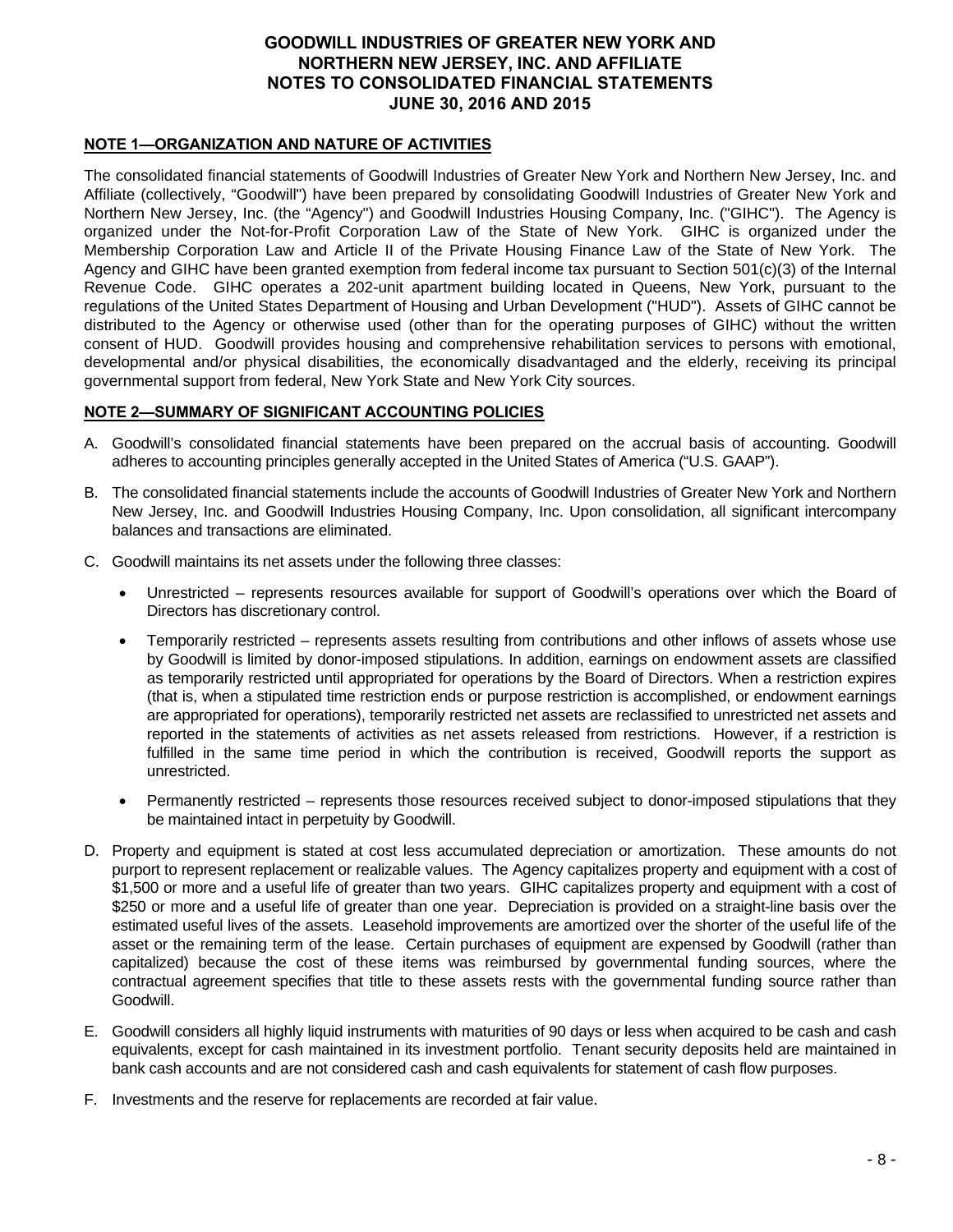### **NOTE 2—SUMMARY OF SIGNIFICANT ACCOUNTING POLICIES (Continued)**

- G. Goodwill determines whether an allowance for uncollectibles should be provided for accounts and pledges receivable. Such estimates are based on management's assessment of the aged basis of its government funding sources, current economic conditions, creditworthiness of tenants, government, customers, contributors and other sources and historical information. Pledges receivable that are expected to be collected in future years are recorded at their net present value (if materially less than the actual amount pledged) computed using the risk adjusted interest rate applicable to the year in which the contribution is made.
- H. During the years ended June 30, 2016 and 2015, Goodwill received contributed merchandise (clothing, etc.) with a fair value estimated to be \$42,808,656 and \$40,436,531, respectively. Goodwill reflects such contributed merchandise as contribution revenue in the accompanying consolidated financial statements. Goodwill reflects its industrial operations sales net of the aforementioned estimated amount of contributed goods. This merchandise requires program-related expenses/processes accomplished by people with disabilities and other disadvantaging conditions before it reaches its point of sale. The fair value of the contributed merchandise is estimated at the retail sales value in excess of the processing costs. The contributed merchandise inventory is estimated by utilizing inventory turnover rates. Inventory consists of the following as of June 30, 2016 and 2015:

|                                            |    | 2016                 | 2015                       |
|--------------------------------------------|----|----------------------|----------------------------|
| Contributed merchandise<br>Purchased goods | S. | 3,567,388<br>780,097 | \$<br>3,369,711<br>697,832 |
|                                            |    | 4.347.485            | 4,067,543                  |

In addition, Goodwill records contributed services and goods (other than merchandise) at their fair values on the date received. For the years ended June 30, 2016 and 2015, Goodwill received contributed services, goods and rent which amounted to approximately \$60,000, for both such years.

- I. Goodwill recognizes bequests and legacies when the proceeds are measurable and an irrevocable right to the proceeds has been established by Goodwill. Goodwill's policy is to designate bequests and legacies as Board designated net assets.
- J. The costs of providing the various program and supporting services have been summarized on a functional basis in the consolidated statements of functional expenses. Accordingly, certain costs have been allocated among programs and supporting services benefited.
- K. The preparation of consolidated financial statements in conformity with U.S. GAAP requires management to make estimates and assumptions that affect the reported amounts of assets and liabilities and disclosures at the date of the financial statements and the reported amounts of revenues and expenses during the reporting period. Actual results could differ from those estimates.
- L. Fair value measurements are based on the price that would be received to sell an asset or paid to transfer a liability in an orderly transaction between market participants at the measurement date. In order to increase consistency and comparability in fair value measurements, a fair value hierarchy prioritizes observable and unobservable inputs used to measure fair values into three levels as described in Note 7.
- M. Goodwill leases real property under various leases through 2031. The difference between rental payments actually due under the lease and rent expense calculated on the straight-line basis for the years ended June 30, 2016 and 2015, amounted to \$479,278 and \$25,252, respectively and is reflected in the accompanying consolidated statements of activities as occupancy expense in excess of lease payments. As of June 30, 2016 and 2015, a liability in the amount of \$2,225,494 and \$1,746,216, respectively, is reflected on the accompanying consolidated statements of financial position as deferred rent.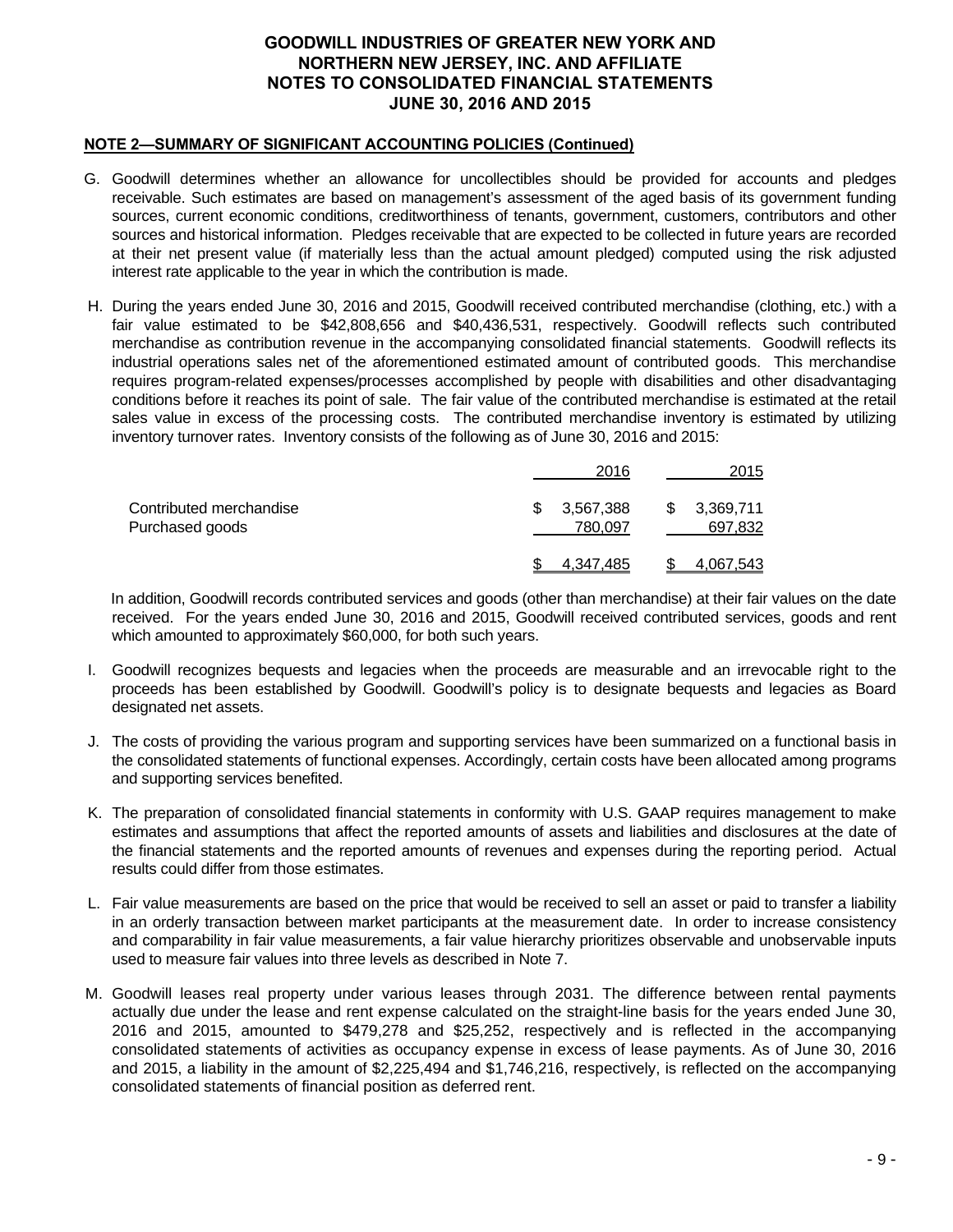### **NOTE 3—PLEDGES RECEIVABLE**

As of June 30, 2016 and 2015, pledges receivable are expected to be collected as follows:

|                    | 2016   |                          |
|--------------------|--------|--------------------------|
| Less than one year | 25,000 | $\overline{\phantom{a}}$ |
|                    | 25,000 | $\overline{\phantom{0}}$ |

### **NOTE 4—RESERVE FOR REPLACEMENTS**

A regulatory agreement between GIHC and HUD requires that GIHC maintain a reserve fund for replacements under the control of the New York City Housing Development Corporation. The funds are periodically used with the consent of HUD. As of June 30, 2016 and 2015, the funds were invested in United States Treasury bills.

### **NOTE 5—ACCOUNTS RECEIVABLE**

Accounts receivable consists of the following as of June 30, 2016 and 2015:

|                                                         | 2016            | 2015          |
|---------------------------------------------------------|-----------------|---------------|
| Government sources:                                     |                 |               |
| New York City Human Resources Administration            | \$<br>1,292,874 | \$<br>464,497 |
| New York State Vocational and Educational Services for  |                 |               |
| Individuals with Disabilities                           | 139,292         | 836,800       |
| New York City Department of Youth & Community           |                 |               |
| Development                                             | 1,289,425       | 759,031       |
| New York State Office for People with Developmental     |                 |               |
| <b>Disabilities</b>                                     | 1,338,023       | 1,605,795     |
| New York City Department of Health and Mental Hygiene   | 378,998         | 418,843       |
| Other                                                   | 666,591         | 742,311       |
| Industrial operations and other:                        |                 |               |
| Good Temps (a temporary staffing service for employers) | 2,986,258       | 3,071,227     |
| Others:                                                 |                 |               |
| <b>Janitorial Services</b>                              | 134,284         | 179,467       |
| Motor Messenger                                         | 155,457         | 136,427       |
| Tenants receivable                                      | 576,068         | 427,687       |
| Other receivables                                       | 2,287,861       | 1,370,015     |
| Subtotal                                                | 11,245,131      | 10,012,100    |
| Less: allowance for doubtful accounts                   | (863,080)       | (945,437)     |
|                                                         | 10,382,051      | 9,066,663     |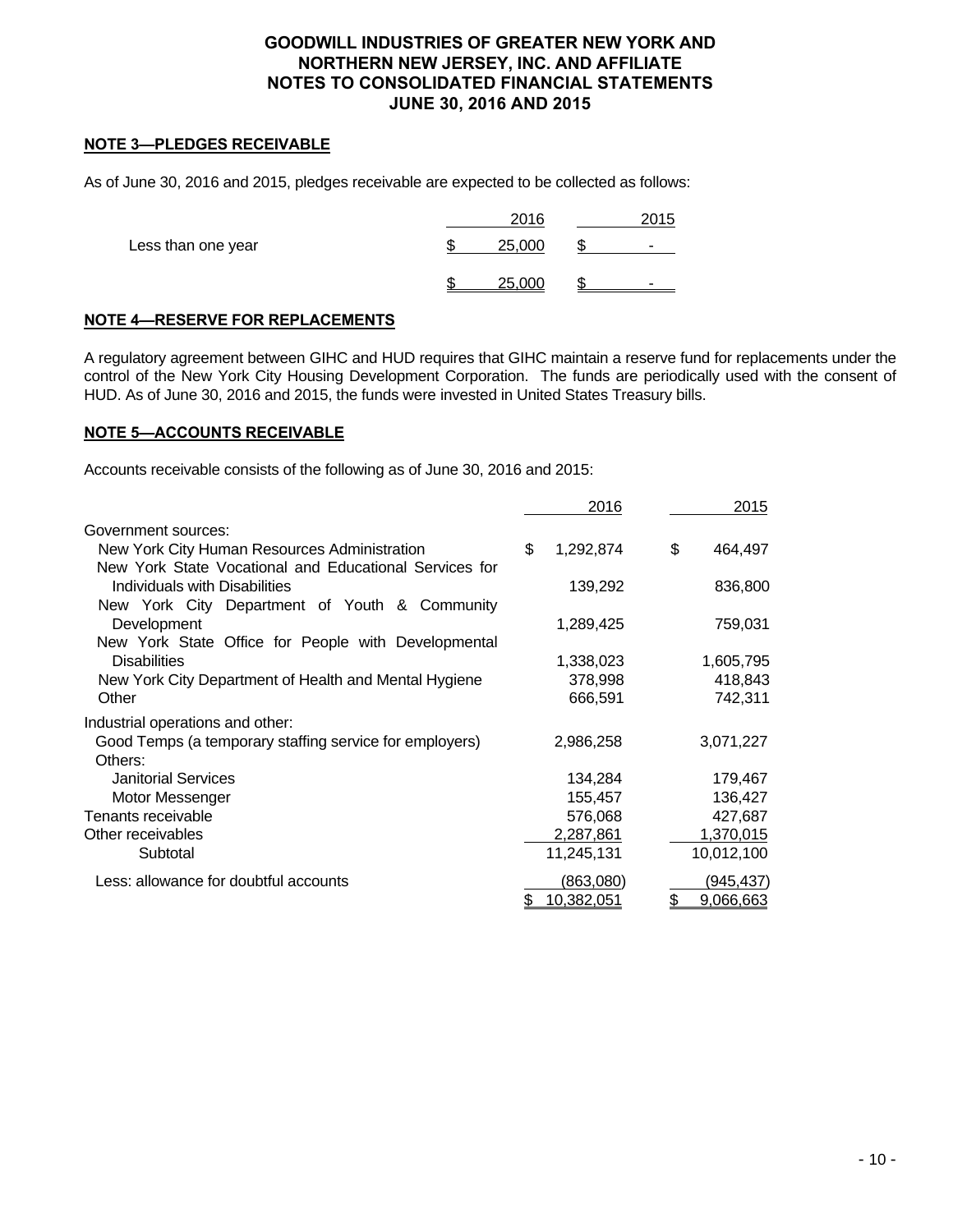### **NOTE 6—PROPERTY AND EQUIPMENT**

Property and equipment consists of the following as of June 30, 2016 and 2015:

|                                      | 2016            | 2015            | <b>Estimated Useful</b><br>Lives |
|--------------------------------------|-----------------|-----------------|----------------------------------|
| Land                                 | \$<br>1,432,988 | \$<br>1,432,988 |                                  |
| Buildings and improvements           | 21.827.186      | 21,460,444      | 5-50 years                       |
| Equipment                            | 26,737,514      | 26,138,302      | 5-10 years                       |
| Leasehold improvements               | 14,441,645      | 13,764,432      | 2-12 years                       |
| Transportation equipment             | 759,826         | 816,017         | 5 years                          |
| Construction-in-progress (see below) | 66,500          | 25,476          |                                  |
| <b>Collection boxes</b>              | 145,042         | 145,042         | 5 years                          |
| <b>Total Cost</b>                    | 65,410,701      | 63,782,701      |                                  |
| Less: accumulated depreciation and   |                 |                 |                                  |
| amortization                         | (50, 480, 348)  | (46,648,827)    |                                  |
| Net book value                       | 14,930,353      | 17,133,874      |                                  |

During the year ended June 30, 2016, Goodwill sold property and equipment for net proceeds of \$113,344. Goodwill had a gain on this sale of \$28,028, which is reported as nonoperating income on the accompanying consolidated statements of activities.

During the year ended June 30, 2015, Goodwill sold a building in Astoria, NY for net proceeds of \$614,724. Goodwill had a gain on this sale of \$542,231, which is reported as nonoperating income on the accompanying consolidated statements of activities.

Goodwill is involved in a variety of construction projects as of June 30, 2016, whereby Goodwill will incur additional costs subsequent to June 30, 2016.

Depreciation and amortization expense for the years ended June 30, 2016 and 2015, amounted to \$3,897,000 and \$3,438,483, respectively.

#### **NOTE 7—INVESTMENTS**

Investments consist of the following as of June 30, 2016 and 2015:

|                                                              | 2016              |   | 2015              |
|--------------------------------------------------------------|-------------------|---|-------------------|
| Money market funds                                           | 953.879           | S | 508,176           |
| Equities                                                     | 10,611,805        |   | 7,454,002         |
| Corporate bonds                                              | 2.744.197         |   | 1.440.452         |
| Limited partnerships (consisting primarily of listed stocks) | 5,120,585         |   | 10,433,706        |
|                                                              | <u>19,430,466</u> |   | <u>19,836,336</u> |

Investments are subject to market volatility that could substantially change their carrying value in the near term.

Investment activity (including endowment earnings appropriation of \$885,330 and \$886,071, respectively) consists of the following for the years ended June 30, 2016 and 2015:

|                                   | 2016        |     | 2015             |
|-----------------------------------|-------------|-----|------------------|
| Realized gain on investment sales | 5.586.488   | \$. | 184.302          |
| Unrealized loss on investments    | (6,240,053) |     | (738, 788)       |
| Interest and dividend income      | 254.223     |     | 146.252          |
|                                   | (399.342)   |     | <u>(408,234)</u> |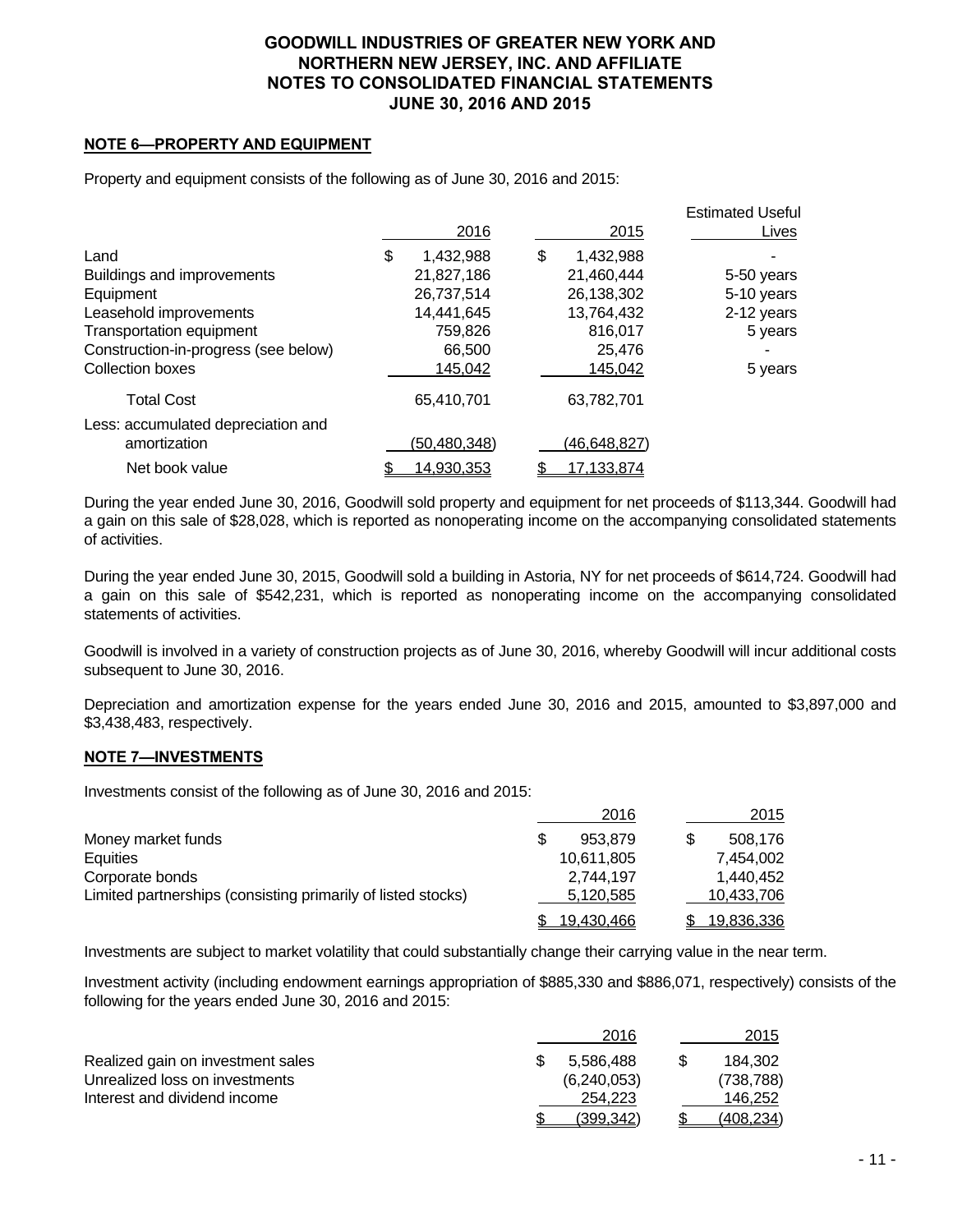### **NOTE 7—INVESTMENTS (Continued)**

For the years ended June 30, 2016 and 2015, investment expenses amounted to \$41,887 and \$75,968, respectively, and are included in professional fees in the accompanying consolidated financial statements.

The fair value hierarchy defines three levels as follows:

Level 1 – Valuations based on quoted prices (unadjusted) in an active market that are accessible at the measurement date for identical assets or liabilities. The fair value hierarchy gives the highest priority to Level 1 inputs.

Level 2 – Valuations based on observable inputs other than Level 1 prices such as quoted prices for similar assets or liabilities; quoted prices in inactive markets; or model-derived valuations in which all significant inputs are observable or can be derived principally from or corroborated with observable market data.

Level 3 – Valuations based on unobservable inputs are used when little or no market data is available. The hierarchy gives lowest priority to Level 3 inputs.

In determining fair value, Goodwill utilizes valuation techniques that maximize the use of observable inputs and minimize the use of unobservable inputs to the extent possible in its assessment of fair value. Following is a description of the valuation methodologies used for assets measured at fair value. There have been no changes in the methodologies used at June 30, 2016 and 2015.

### **Money market funds:**

Money market funds are valued at the net asset value ("NAV") at a constant \$1.00 per share.

#### **Equities:**

Equity securities are valued at the closing price reported on the active market on which the individual securities are traded.

#### **Corporate Bonds:**

Corporate bonds are valued at the closing price reported in the active market in which the bond is traded.

#### **U.S. Treasury Notes:**

U.S. Treasury notes are valued at the closing price reported in the active market in which the individual securities are traded.

### **Mutual Funds:**

Mutual funds are valued at the net asset value ("NAV") of shares held at year end based upon quoted market prices determined in an active market.

#### **Limited partnerships – equity securities:**

Investments in limited partnerships are designated as Level 3 since the valuations for such investments are based on unobservable inputs. These valuations are not meant to be indicative of the classification of the investments in the underlying investment portfolio in the limited partnerships. The majority of the underlying investments of the limited partnerships consist of common stock, preferred stock, money market funds and debt instruments, which are generally classified as Level 1 investments in the partnerships' audited financial statements.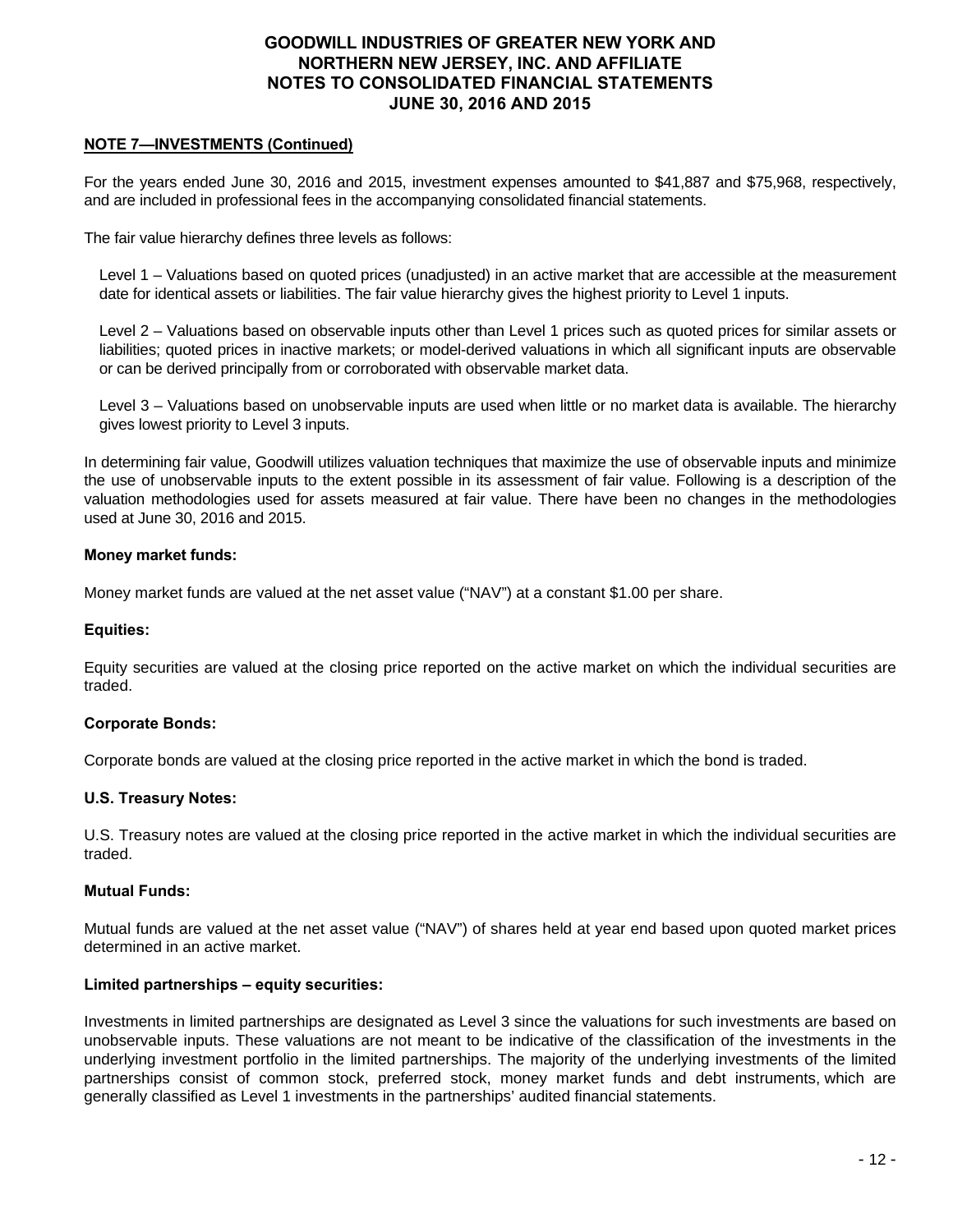# **NOTE 7—INVESTMENTS (Continued)**

Financial assets carried at fair value at June 30, 2016, are classified in the table as follows:

|                                          | Level 1       | Level 2 | Level 3   | Total            |
|------------------------------------------|---------------|---------|-----------|------------------|
| <b>Assets Carried at Fair Value:</b>     |               |         |           |                  |
| Investments:                             |               |         |           |                  |
| Money market funds                       | \$<br>953,879 | \$      | \$        | \$953,879        |
| Equities                                 | 10,611,805    |         |           | 10,611,805       |
| Corporate bonds                          | 2,744,197     |         |           | 2,744,197        |
| Limited partnerships - equity securities |               |         | 5,120,585 | 5,120,585        |
| Subtotal                                 | 14,309,881    |         | 5,120,585 | 19,430,466       |
| Reserve for replacements:                |               |         |           |                  |
| U.S. Treasury notes                      | 452,609       |         |           | 452,609          |
|                                          |               |         |           |                  |
| Total Assets Carried at Fair Value       | 14,762,490    | S       | 5,120,585 | 19,883,075<br>S. |

The following table sets forth a summary of changes in the fair value of Level 3 assets for the year ended June 30, 2016:

| Balance, June 30, 2015           | 10.433.706               |
|----------------------------------|--------------------------|
| Realized gain<br>Unrealized loss | 2.834.068<br>(3,059,203) |
| Redemptions                      | (5,087,986)              |
| Balance, June 30, 2016           | 5.120.585                |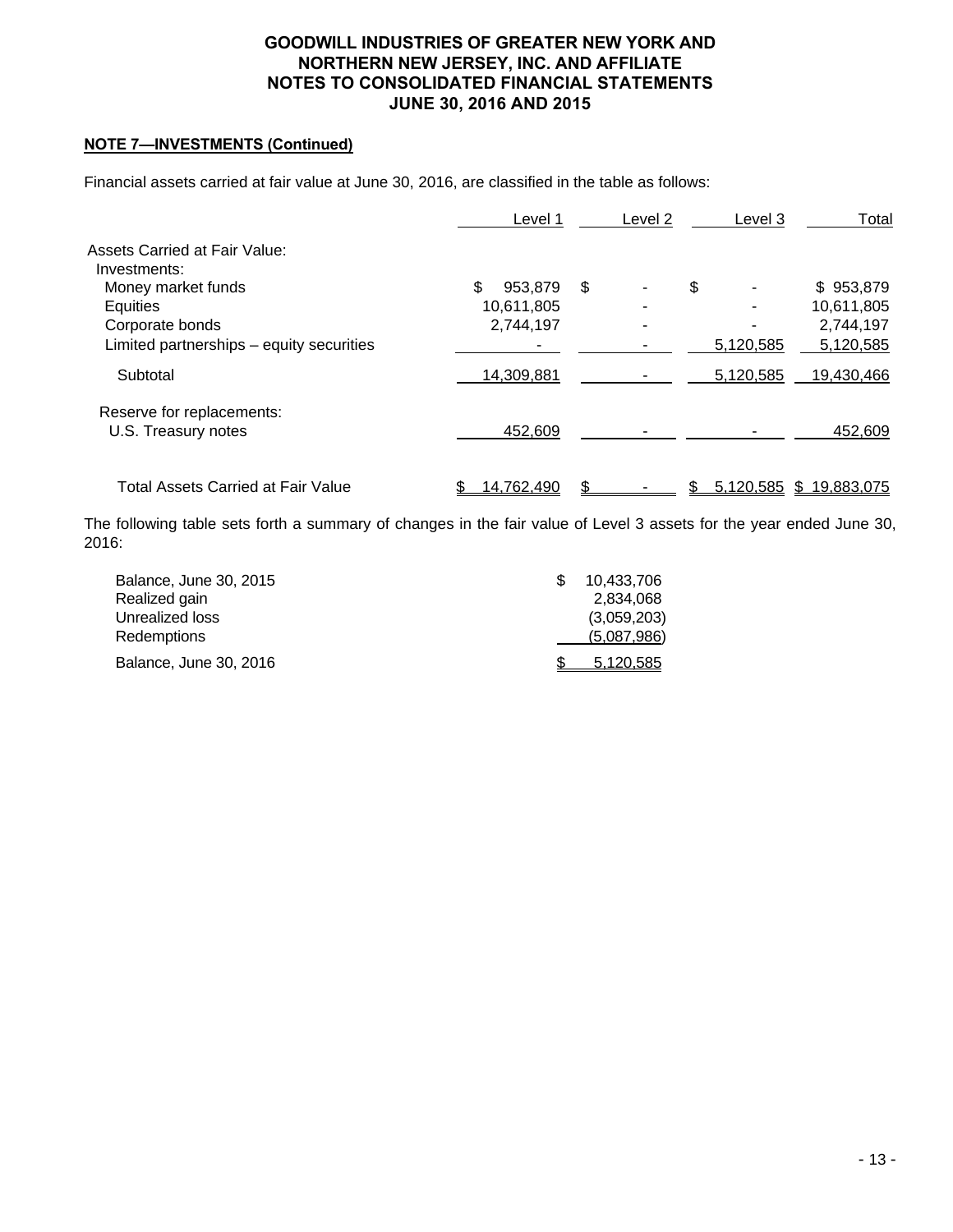# **NOTE 7—INVESTMENTS (Continued)**

Financial assets carried at fair value at June 30, 2015, are classified in the table as follows:

|                                               | Level 1          | Level 2 | Level 3    | Total        |
|-----------------------------------------------|------------------|---------|------------|--------------|
| Assets Carried at Fair Value:<br>Investments: |                  |         |            |              |
| Money market funds                            | \$<br>508,176    | \$      | \$         | \$508,176    |
| Equities                                      | 7,454,002        |         |            | 7,454,002    |
| Corporate bonds                               | 1,440,452        |         |            | 1,440,452    |
| Limited partnerships - equity securities      |                  |         | 10,433,706 | 10,433,706   |
| Subtotal                                      | 9,402,630        |         | 10,433,706 | 19,836,336   |
| Investments – deferred compensation (Note 9): |                  |         |            |              |
| Money market funds                            | 432,342          |         |            | 432,342      |
| Mutual funds                                  |                  |         |            |              |
| U.S. large cap equity                         | 91,380           |         |            | 91,380       |
| Global equity                                 | 16,465           |         |            | 16,465       |
| <b>Balanced</b>                               | 36,259           |         |            | 36,259       |
| Subtotal                                      | 576,446          |         |            | 576,446      |
| Reserve for replacements:                     |                  |         |            |              |
| U.S. Treasury notes                           | 287,405          |         |            | 287,405      |
|                                               |                  |         |            |              |
| <b>Total Assets Carried at Fair Value</b>     | 10,266,481<br>\$ | S       | 10,433,706 | \$20,700,187 |

The following table sets forth a summary of changes in the fair value of Level 3 assets for the year ended June 30,  $2015$ 

| Balance, June 30, 2014<br>Unrealized loss | \$ 10.676.417<br>(242, 711) |
|-------------------------------------------|-----------------------------|
| Balance, June 30, 2015                    | \$ 10.433.706               |

#### **NOTE 8—DEFERRED REVENUE/DUE TO FUNDING SOURCES**

Included in deferred revenue/due to funding sources as of June 30, 2016 and 2015, was Community Support Program ("CSP") Medicaid liability due to the New York State Office of Mental Health ("NYS OMH") amounting to \$1,169,773.

The balance represents advances received from various funding sources under government grants for which Goodwill has not yet met the grant conditions or provided the services. In addition, it includes amounts due to government agencies for advances received during current and prior years. Such amounts will be recouped by the funding sources.

#### **NOTE 9—DEFERRED COMPENSATION PLAN**

Goodwill maintained a deferred compensation plan for a key employee. The annual contribution to this plan was stipulated by the individual's employment agreement. During the year ended June 30, 2016, the balance of the plan was distributed and the plan was dissolved. As of June 30, 2016 and 2015, the balance in the deferred compensation plan investment and liability amounted to \$0 and \$576,446, respectively. Goodwill maintained these investments in cash and cash equivalents and other securities.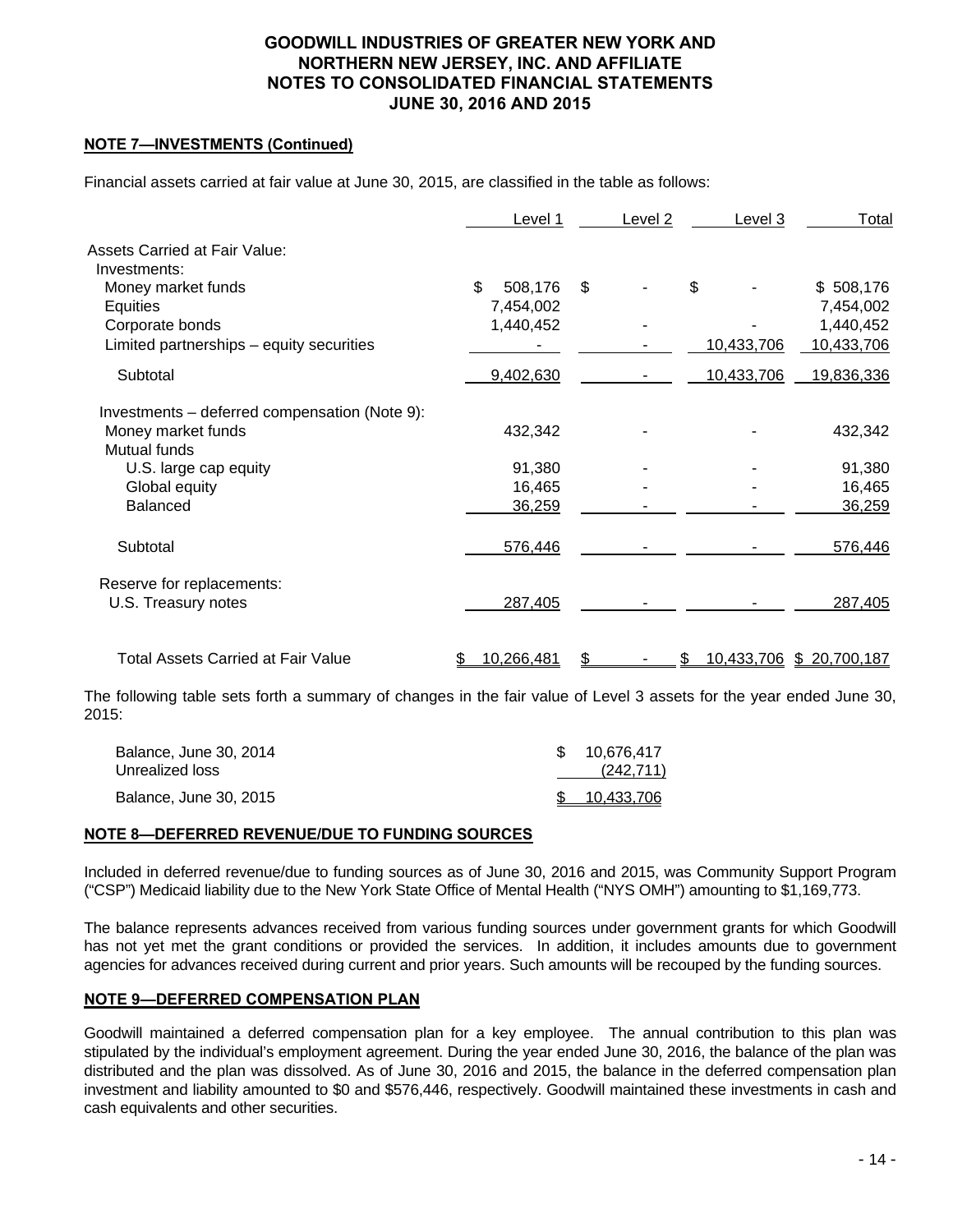### **NOTE 10—MORTGAGES PAYABLE**

Mortgages payable consist of the following as of June 30, 2016 and 2015:

|                                          |           |           | Annual        | <b>Due</b> |
|------------------------------------------|-----------|-----------|---------------|------------|
|                                          | 2016      | 2015      | Interest Rate | Date       |
| HUD insured note                         | 878,008   | 1.109.801 | 8.500%        | 2019       |
| Subordinate note - HDC                   | 835,000   | 835,000   | 7.757%        | 2029       |
| Subordinate note – HDC deferred interest | 777.348   | 777.348   |               | 2029       |
|                                          | 2,490,356 | 2.722.149 |               |            |

The HUD insured note is payable to the New York City Housing Development Corporation ("HDC") and is secured by GIHC's property located in Astoria, Queens, New York, as well as the rental receipts. This mortgage is secured by HUD pursuant to Section 223(f) of the National Housing Act. The monthly payment is \$26,436, applied first to interest with the balance to principal. HUD is obligated, pursuant to an agreement for interest reduction payments, to pay HDC the difference between the debt service computed at the actual mortgage rate of 8.50% annually and the debt service computed at 1% annually, up to an annual maximum of \$225,756. The actual subsidy of GIHC's interest expense was \$211,522 and \$212,737 for the years ended June 30, 2016 and 2015, respectively.

The second mortgage is payable to the HDC and is secured by GIHC's property located in Astoria, Queens, New York, as well as the rents. This mortgage is insured by HUD pursuant to Section 223(f) of the National Housing Act. The monthly payment is \$5,513, applied first to interest with the balance to principal. HUD is obligated, pursuant to an agreement for interest reduction payments, to pay HDC the difference between the debt service computed at the actual mortgage rate of 7.757% annually and the debt service computed at 1% annually, up to an annual maximum of \$44,929. The actual subsidy of GIHC's interest expense was \$44,929 for both years ended June 30, 2016 and 2015, respectively. The second mortgage provides that when HUD shall cease to hold or insure the HUD note, the deferred interest (\$777,348 as of June 30, 2016 and 2015), shall be paid in equal monthly installments over a period not exceeding fifteen years.

Future annual principal payments of Goodwill's mortgages payable are as follows for the years ended after June 30, 2016:

| 2017       | \$<br>253,289 |
|------------|---------------|
| 2018       | 274,580       |
| 2019       | 298,850       |
| 2020       | 53,485        |
| 2021       | 1.531         |
| Thereafter | 1,608,621     |
|            | .490.356      |

#### **NOTE 11—LINE OF CREDIT**

The Agency has a line of credit with a bank that has a maximum borrowing limit of \$3,000,000. Borrowings are secured by certain of the Agency's investments held by the bank. Interest charged by the bank depends on the amount borrowed. Draws of \$500,000 or less are at the bank's prime lending rate. Draws greater than \$500,000 and up to \$1,500,000 are at the London Inter-Bank Offered Rate ("LIBOR") plus .75% or the Match Funded Rate ("MFR") plus 1%. Loans above the \$1,500,000 level are at LIBOR or MFR plus 2%. All loans under this line are subject to the requirement that for 30 consecutive days prior to the expiration there shall be no loans outstanding. As of June 30, 2016 and 2015, Goodwill has outstanding borrowings of \$1,675,000 and \$1,400,000, respectively. The outstanding balance as of November 28, 2016, amounted to \$2.1 million. The interest expense for the line of credit for the years ended June 30, 2016 and 2015, amounted to \$48,412 and \$55,521, respectively.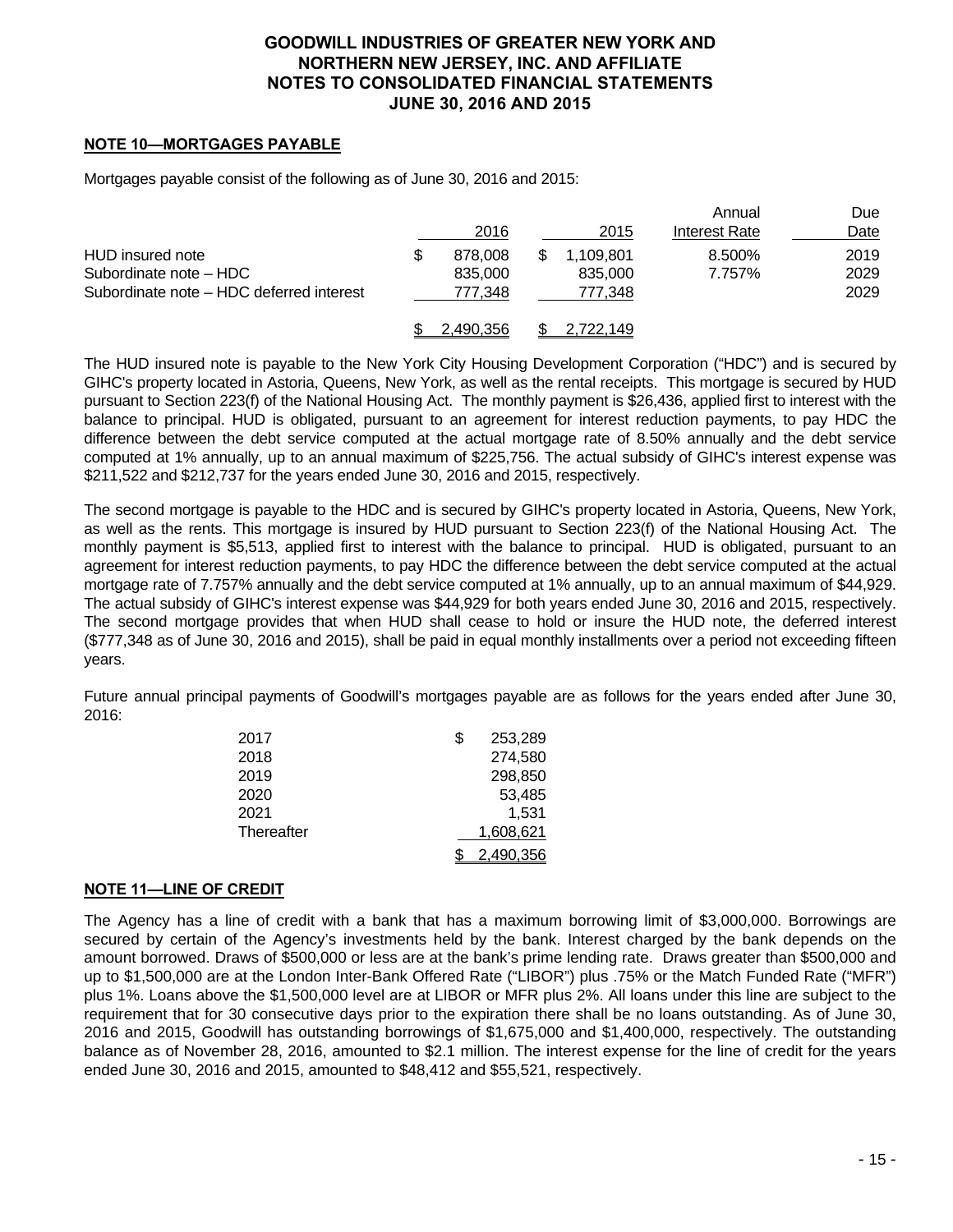### **NOTE 12—LOAN PAYABLE**

During the year ended June 30, 2016, the Agency received a loan of \$650,000 from Goodwill Industries International. Subsequent to year end, the Agency borrowed an additional \$350,000, to bring the total loan balance to \$1,000,000. The loan is repayable in 48 monthly installments and bears interest at 3.5% and matures in July 2020. The loan is secured by the Agency's future revenue. As of November xx, 2016, \$1,000,000 is outstanding. Interest expense for the loan amounted to \$15,230 for the year ended June 30, 2016.

Future annual principal payments of the Agency's loan payable are as follows for the years ended after June 30, 2016:

| 2017 | 138,613<br>S |
|------|--------------|
| 2018 | 214,070      |
| 2019 | 221,684      |
| 2020 | 75.633       |
|      | 650,000      |

#### **NOTE 13—TEMPORARILY RESTRICTED NET ASSETS**

Temporarily restricted net assets were available for program services at June 30, 2016 and 2015. Net assets were released from donor restrictions during the years ended June 30, 2016 and 2015, by incurring expenses satisfying the restricted purpose or occurrence specified by the donors.

### **NOTE 14—PERMANENTLY RESTRICTED NET ASSETS**

Permanently restricted net assets are for an endowment fund. The earnings from the endowment fund are temporarily restricted until appropriated and support the operations of Goodwill.

#### **NOTE 15—ENDOWMENT NET ASSETS**

Endowment net assets consist of donor-restricted and Board designated endowment funds. As required by U.S. GAAP, net assets associated with endowment funds are classified and reported based on the existence or absence of donor imposed restrictions. See Note 2C for how Goodwill maintains its net assets.

Goodwill recognizes that New York State adopted as law the New York Prudent Management of Institutional Funds Act ("NYPMIFA") on September 17, 2010. NYPMIFA replaced the prior law which was the Uniform Management of Institutional Funds Act ("UMIFA"). NYPMIFA creates a rebuttable presumption of imprudence if an organization appropriates more than 7% of a donor-restricted permanent endowment fund's fair value (averaged over a period of not less than the preceding five years) in any year. Any unappropriated earnings that would otherwise be considered unrestricted by the donor will be reflected as temporarily restricted until appropriated. All earnings have been appropriated and designated by the Board as of June 30, 2016 and 2015.

Goodwill's Board of Directors has interpreted NYPMIFA as allowing Goodwill to appropriate for expenditure or accumulate so much of an endowment fund as Goodwill determines is prudent for the uses, benefits, purposes, and duration for which the endowment fund is established, subject to the intent of the donor as expressed in the gift instrument.

Goodwill has adopted investment and spending policies that attempt to achieve growth of both principal value and income over time sufficient to preserve or increase the purchasing power of the assets of endowed funds and to provide a predicable stream of funding for programs supported by its endowment and other board-designated commitments reflected in the annual operating budget. The investment policy adopted by the board sets forth a quarterly withdrawal rate of 5% on the average quarterly closing fair market value of the previous twenty quarters.

The policy for valuing Goodwill's investments is disclosed in Notes 2F and 2L. In accordance with U.S. GAAP, organizations are required to disclose any deterioration of the fair value of assets associated with donor-restricted endowment funds that fall below the level the donor requires the organization to retain in perpetuity. Goodwill has not incurred such deficiencies in its endowment funds as of June 30, 2016 and 2015.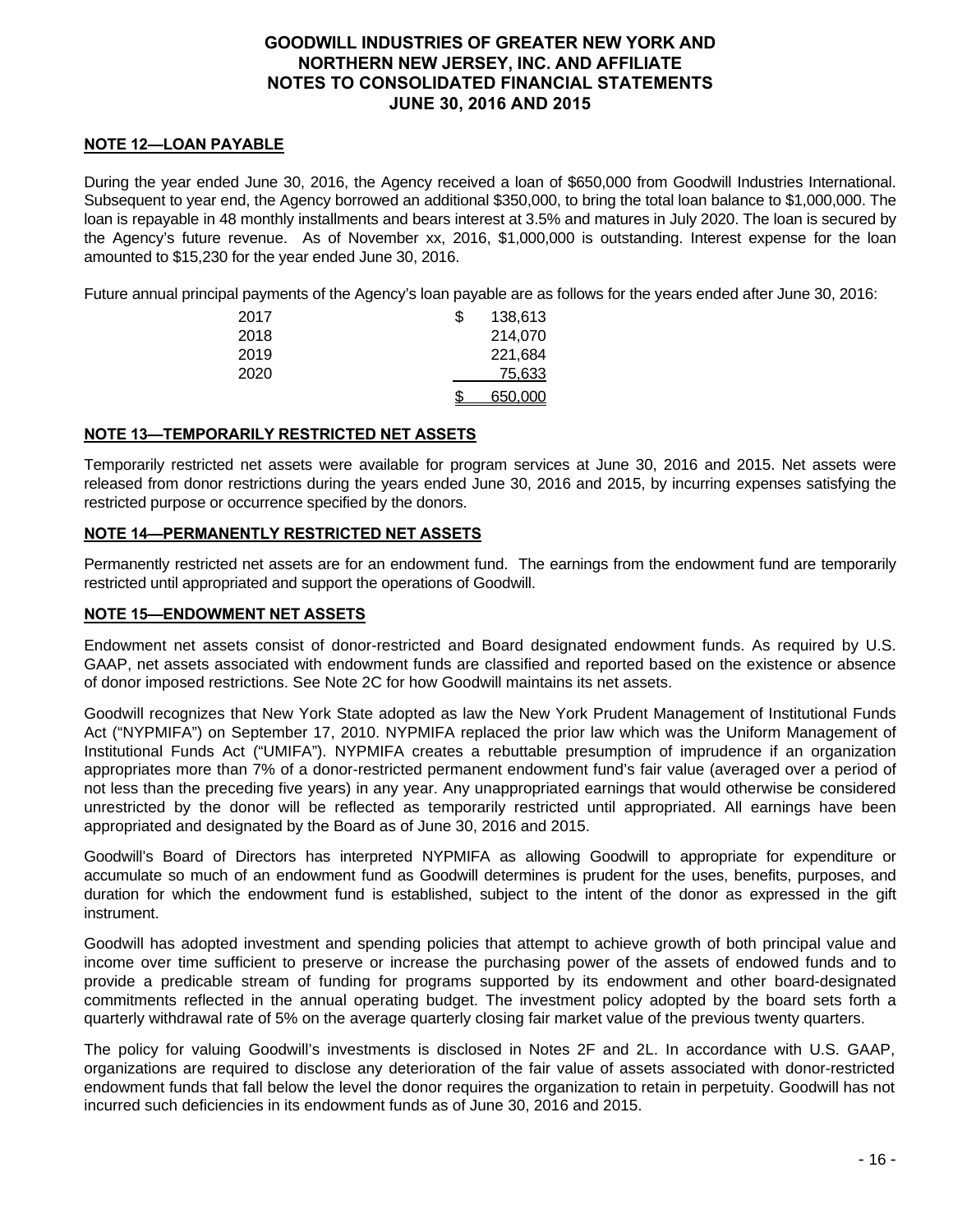## **NOTE 15—ENDOWMENT NET ASSETS (Continued)**

Changes in net endowment assets for year ended June 30, 2016, are as follows:

|                                         | Unrestricted -<br>Board<br>Designated | Permanently<br>Restricted | Total         |
|-----------------------------------------|---------------------------------------|---------------------------|---------------|
| Investment activity:                    |                                       |                           |               |
| Interest and dividends                  | \$<br>244,147                         | \$<br>10.076              | \$<br>254,223 |
| Realized gains                          | 5,365,062                             | 221,426                   | 5,586,488     |
| Unrealized losses                       | (5,992,722)                           | (247, 331)                | (6, 240, 053) |
| Investment fees                         | (40,227)                              | (1,660)                   | (41, 887)     |
|                                         | (423, 740)                            | (17, 489)                 | (441, 229)    |
| Contributions to endowments             | 900,000                               | 25,000                    | 925,000       |
| Transfer to Board designated            | (17, 489)                             | 17,489                    |               |
| Endowment earnings appropriation        | (885, 330)                            |                           | (885, 330)    |
| Change in endowment net assets          | (426, 559)                            | 25,000                    | (401, 559)    |
| Endowment net assets, beginning of year | 18,532,688                            | 764,878                   | 19,297,566    |
| Endowment net assets, end of year       | 18,106,129                            | 789,878                   | 18,896,007    |

Changes in net endowment assets for year ended June 30, 2015, are as follows:

|                                         | Unrestricted - |                                |    |            |    |             |    |                   |
|-----------------------------------------|----------------|--------------------------------|----|------------|----|-------------|----|-------------------|
|                                         |                | Unrestricted -<br><b>Board</b> |    |            |    | Permanently |    |                   |
|                                         |                | Undesignated                   |    | Designated |    | Restricted  |    | Total             |
| Investment activity:                    |                |                                |    |            |    |             |    |                   |
| Interest and dividends                  | \$             |                                | \$ | 141,041    | \$ | 5,211       | \$ | 146,252           |
| Realized gains                          |                |                                |    | 177,736    |    | 6,566       |    | 184,302           |
| Unrealized losses                       |                |                                |    | (712, 466) |    | (26, 322)   |    | (738,788)         |
| Investment fees                         |                |                                |    | (73, 261)  |    | (2,707)     |    | (75,968)          |
|                                         |                |                                |    | (466, 950) |    | (17, 252)   |    | (484, 202)        |
| Contributions to endowments             |                |                                |    |            |    | 30,000      |    | 30,000            |
| Principal repaid from operations        |                | (788, 836)                     |    | 788,836    |    |             |    |                   |
| Interest on loan to operations at 3%    |                |                                |    | 11,833     |    |             |    | 11,833            |
| Transfer to Board designated            |                |                                |    | (17, 252)  |    | 17,252      |    |                   |
| Endowment earnings appropriation        |                |                                |    | (886,071)  |    |             |    | <u>(886,071)</u>  |
| Change in endowment net assets          |                | (788, 836)                     |    | (569, 604) |    | 30,000      |    | (1,328,440)       |
| Endowment net assets, beginning of year |                | 788,836                        |    | 19,102,292 |    | 734,878     |    | 20,626,006        |
| Endowment net assets, end of year       |                |                                |    | 18,532,688 |    | 764,878     |    | <u>19,297,566</u> |

Endowment net assets of \$17,996,007 and \$19,297,566 as of June 30, 2016 and 2015, respectively, are included in investments and cash in the accompanying consolidated statements of financial position.

In April 2014, the Board of Directors lent \$1,000,000 out of the endowment to operations at 3% interest. The loan was repaid by suspending the quarterly endowment payouts over five quarters starting in April 2014.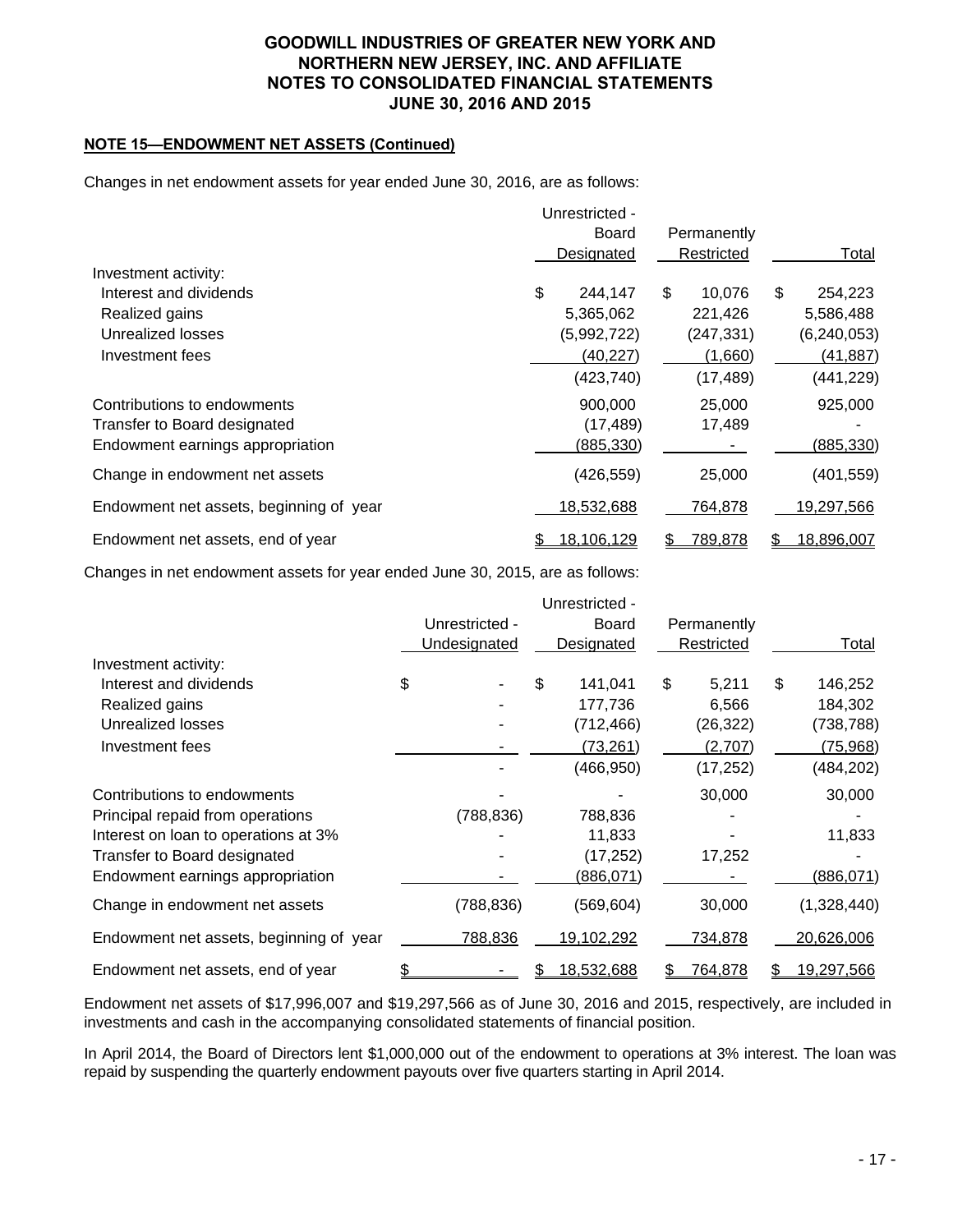### **NOTE 16—PENSION PLANS**

Goodwill has three pension plans covering all qualifying employees. The first plan is maintained by the Agency and is a qualified money purchase defined contribution pension plan covering all eligible employees. The pension plan provides for a 3% contribution by the Agency. The Agency is also required to match employee contributions in excess of 3%, up to a maximum of 6%. Employer contributions amounted to \$1,125,797 and \$1,101,015 for the years ended June 30, 2016 and 2015, respectively. Such contributions are included in payroll taxes and benefits in the accompanying consolidated financial statements. The second plan is a 403(b) Plan maintained by the Agency that only provides for employee contributions.

The third plan is maintained by GIHC, a participant in a multiemployer pension plan covering its union employees. GIHC contributes to the Building Service 32BJ Pension Fund (the "Plan"), a multi-employer, non-contributory defined benefit pension plan. The Plan provides retirement benefits to eligible participants employed in the building service industry who are covered under collective bargaining agreements. The Plan is administered by a Board of Trustees ("Trustees"). The Plan is subject to the provisions of the Employees Retirement Income Security Act of 1974.

The risks of participating in multiemployer pension plans are different from single-employer plans in that: assets contributed to a multiemployer plan by one employer may be used to provide benefits to employees of other participating employers; if a participating employer stops contributing to the plan, the unfunded obligations of the plan may be borne by the remaining participating employers; and if GIHC stops participating in the multiemployer plan, GIHC may be required to pay the plan an amount based on the underfunded status of the plan, referred to as a withdrawal liability. GIHC has no plans to withdraw.

According to the audited financial statements of the Plan, on September 27, 2013, the actuary certified that for the Plan year beginning July 1, 2013, the Plan was in critical status (funded percentage is less than 65%), also known as the "red zone" under the Pension Protection Act ("PPA"). The certification of critical status was based upon the actuary's determination that the Plan is projected to have an accumulated funding deficiency for the plan year ending June 30, 2014. The significance of entering critical status is that the Plan's Trustees are required by law to adopt a rehabilitation plan, consistent with the requirements of the PPA, designed to improve the Plan's funding over a period of years. The Trustees adopted a rehabilitation plan consistent with this requirement. The Plan will emerge from critical status when its actuary certifies for a plan year that the Plan is not projected to have an accumulated funding deficiency for the plan year or ant of the nine succeeding plan years. Pursuant to the PPA, a surcharge is imposed on all contributing employers.

GIHC's pension contribution for the years ended June 30, 2016 and 2015, were \$32,762 and \$32,954.

|                                 |                       |         | PPA Zone<br><b>Status</b> |               |           | Expiration |
|---------------------------------|-----------------------|---------|---------------------------|---------------|-----------|------------|
|                                 |                       |         |                           | FIP/RP        |           | Date of    |
|                                 | Employer              | Pension | Plan Year                 | <b>Status</b> |           | Collective |
|                                 | <b>Identification</b> | Plan    | $7/1/13$ to               | Pending/      | Surcharge | Bargaining |
| Pension Plan                    | Number                | Number  | 6/30/14                   | Implemented   | Imposed   | Agreements |
| <b>Building</b><br>Service 32BJ |                       |         |                           |               |           |            |
| Pension Fund                    | 13-1879376            | 001     | Red                       | Yes           | Yes       | None       |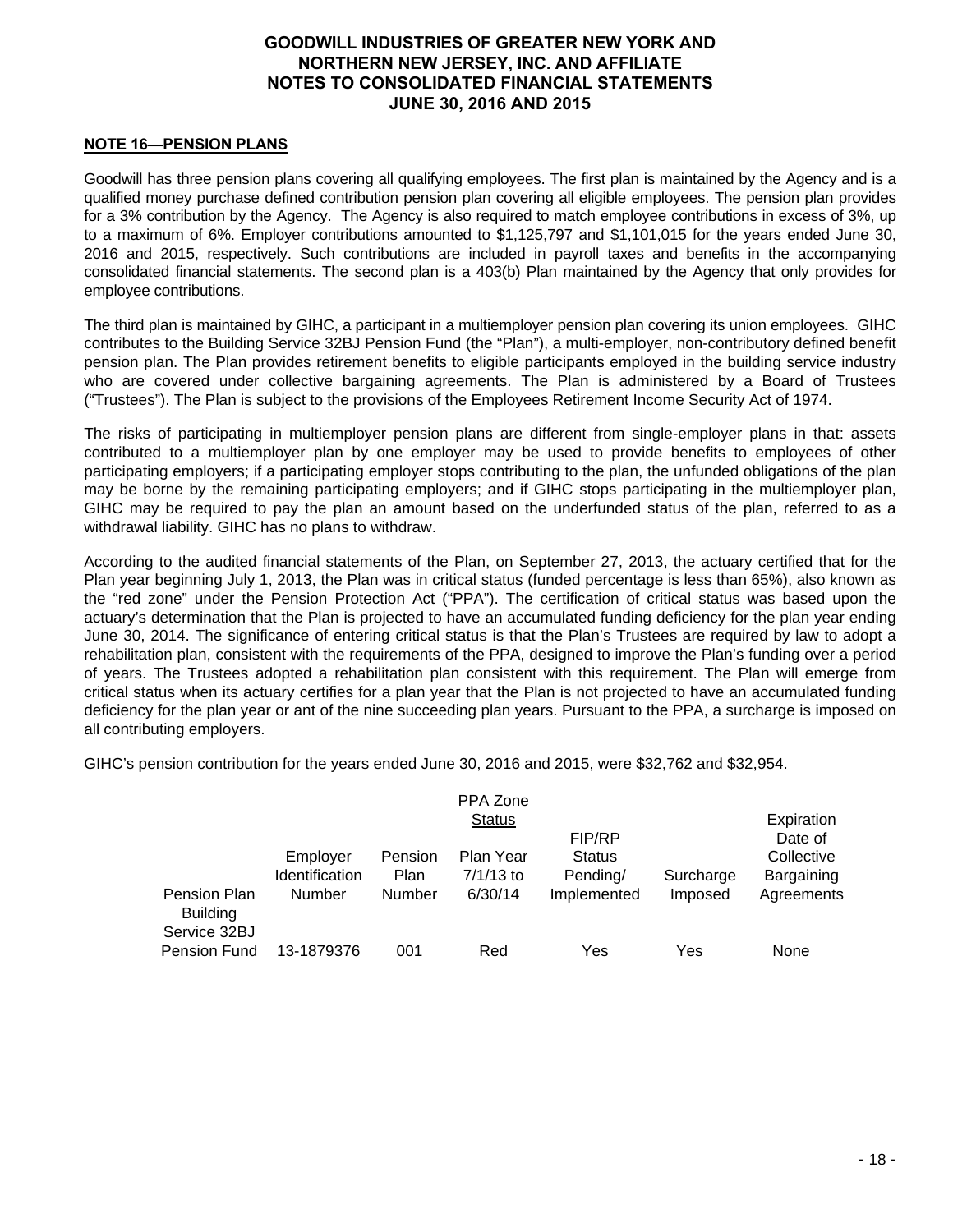### **NOTE 17—COMMITMENTS AND CONTINGENCIES**

- A. Pursuant to Goodwill's contractual relationships with certain governmental funding sources, outside governmental agencies have the right to examine the books and records of Goodwill involving transactions relating to these contracts. The accompanying consolidated financial statements make no provision for possible disallowances or payback other than discussed in Note 8. In addition, certain agreements provide that some property and equipment, or portions thereof, either owned by or on loan to Goodwill must be utilized by Goodwill to continue owning and/or using these assets.
- B. Goodwill is obligated, pursuant to various lease agreements, to approximate future minimum annual rentals for real and personal property for years ended after June 30, 2016, as follows:

| 2017       | \$<br>14,056,000 |
|------------|------------------|
| 2018       | 13,533,000       |
| 2019       | 12,331,000       |
| 2020       | 9,643,000        |
| 2021       | 7,866,000        |
| Thereafter | 23,806,000       |
|            | 81,235,000       |

Rent expense for real property amounted to \$14,941,112 and \$14,105,496 for the years ended June 30, 2016 and 2015, respectively. Rent expense for personal property amounted to \$1,234,860 and \$1,273,136 for the years ended June 30, 2016 and 2015, respectively. Such amounts are included in occupancy, transportation and equipment maintenance and rental expenses in the accompanying consolidated financial statements. Goodwill is also obligated for certain other costs at some of the locations. In addition, under the terms of several of the leases, Goodwill is obligated to pay escalation rentals for certain operating expenses and real estate taxes.

- C. Pursuant to a contract between the Agency and a governmental funding source, the Agency provides grant monies to a number of subcontractors. Such grant monies are provided to the subcontractors based on their expenditures in accordance with grant agreements between the Agency and the subcontractors. The governmental funding source has the right to examine the books and records of the subcontractors involving transactions relating to these contracts.
- D. Goodwill is a defendant with respect to various claims involving accidents and other issues arising in the normal conduct of its business. Management and legal counsels believe the ultimate resolution of these claims will not have a material impact on the financial position and changes in net assets of Goodwill.
- E. Goodwill believes it has no uncertain tax positions as of June 30, 2016 and 2015, in accordance with Accounting Standards Codification ("ASC") Topic 740 ("Income Taxes"), which provides standards for establishing and classifying any tax provisions for uncertain tax positions.

### **NOTE 18—RELATED-PARTY TRANSACTIONS**

A partner of a law firm that provides legal services for Goodwill is a member of Goodwill's Board of Directors. This Board member left Goodwill's Board during the year ended June 30, 2015. For the year ended June 30, 2015, payments to this firm amounted to approximately \$109,000.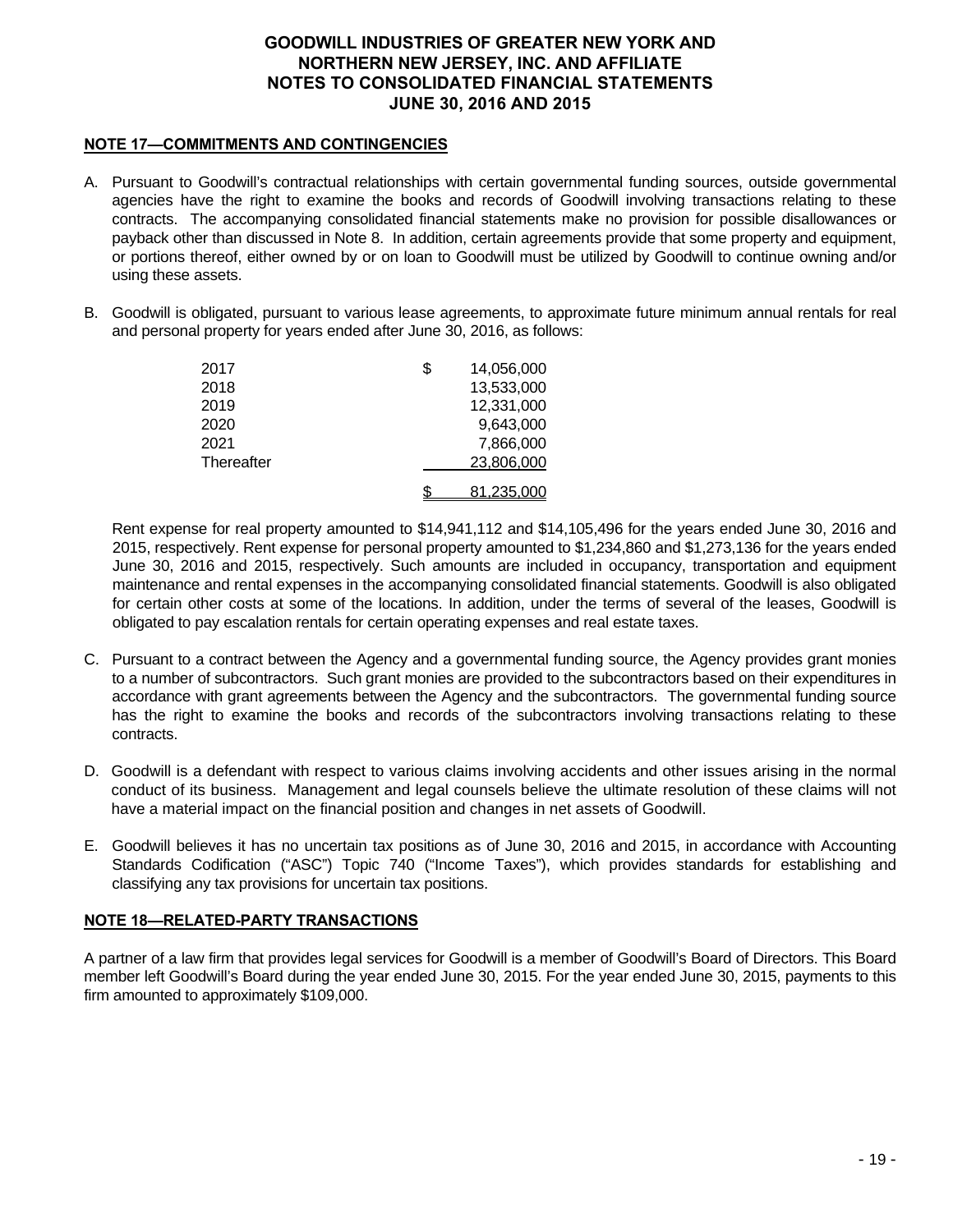### **NOTE 19―CONCENTRATIONS**

Cash and cash equivalents that potentially subject Goodwill to a concentration of credit risk include cash accounts with various institutions that exceeded the Federal Deposit Insurance Corporation ("FDIC") insurance limits. Interest bearing accounts are insured up to \$250,000 per depositor. As of June 30, 2016 and 2015, cash and cash equivalents held in banks exceeded FDIC limits by approximately \$556,000 and \$262,000, respectively. Such excess includes outstanding checks.

### **NOTE 20―SUBSEQUENT EVENTS**

Management has evaluated events subsequent to the date of the consolidated statement of financial position through November 28, 2016, the date the consolidated financial statements were available to be issued.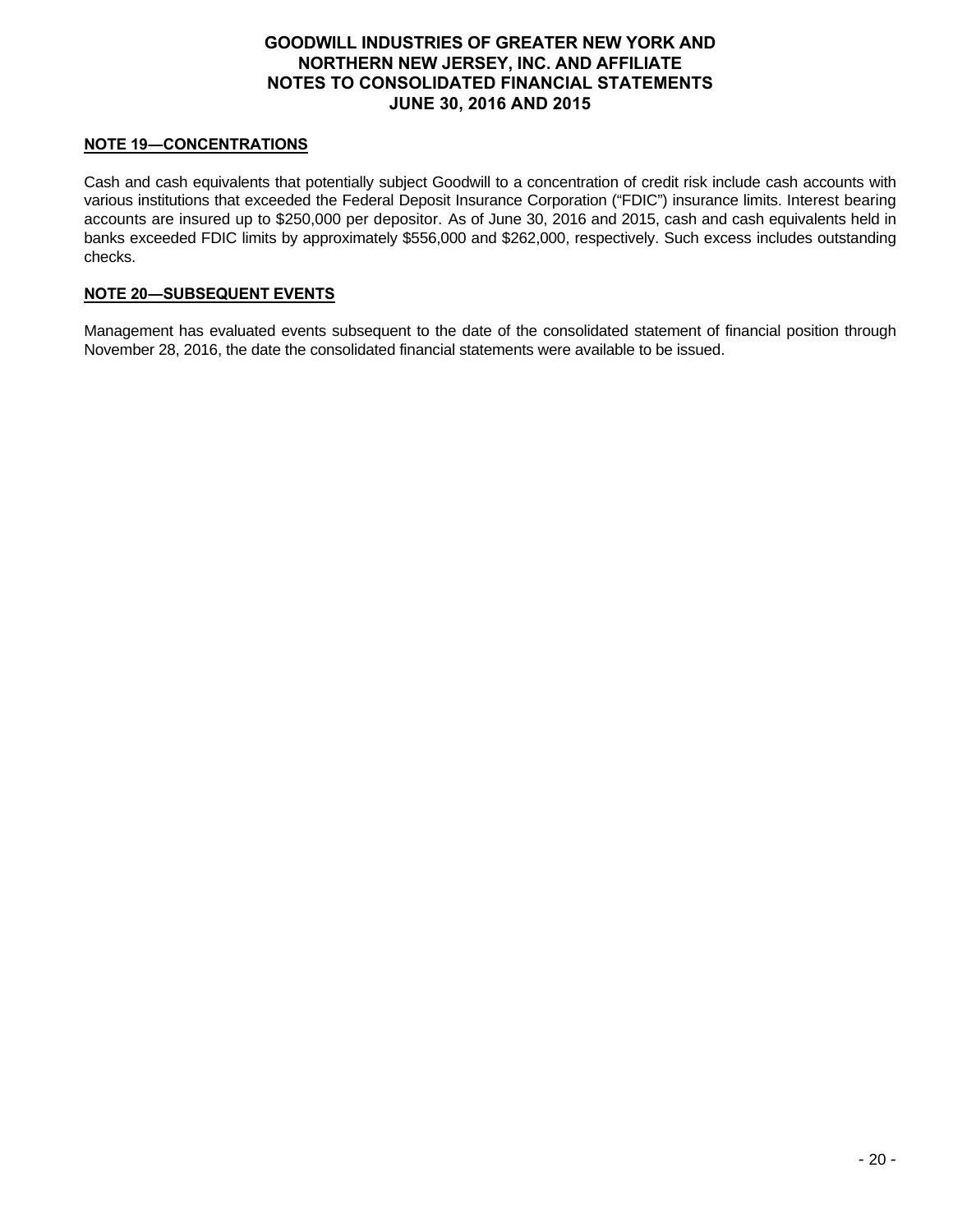#### **GOODWILL INDUSTRIES OF GREATER NEW YORK AND NORTHERN NEW JERSEY, INC. AND AFFILIATE CONSOLIDATING SCHEDULES OF FINANCIAL POSITION AS OF JUNE 30, 2016 AND 2015**

|                                              | As of June 30, 2016                                         |                                     |     |                                                           |     |                                      | As of June 30, 2015                  |      |                                                                                                    |    |                                                           |     |                                      |    |                                      |
|----------------------------------------------|-------------------------------------------------------------|-------------------------------------|-----|-----------------------------------------------------------|-----|--------------------------------------|--------------------------------------|------|----------------------------------------------------------------------------------------------------|----|-----------------------------------------------------------|-----|--------------------------------------|----|--------------------------------------|
|                                              | Industries of<br><b>New York and</b><br><b>Northern New</b> | Goodwill<br>Greater<br>Jersey, Inc. |     | Goodwill<br><b>Industries</b><br>Housing<br>Company, Inc. |     | Consolidating<br><b>Eliminations</b> | Consolidated<br><b>Total</b><br>2016 |      | Goodwill<br>Industries of<br>Greater<br><b>New York and</b><br><b>Northern New</b><br>Jersey, Inc. |    | Goodwill<br><b>Industries</b><br>Housing<br>Company, Inc. |     | Consolidating<br><b>Eliminations</b> |    | Consolidated<br><b>Total</b><br>2015 |
| <b>ASSETS</b><br>Cash and cash equivalents   | \$                                                          | 669,968                             | \$  | 89,325                                                    | \$  |                                      | \$<br>759,293                        | \$   | 366,382                                                                                            | \$ | 148,989                                                   | \$  |                                      | \$ | 515,371                              |
| Accounts receivable, net                     |                                                             | 9,998,452                           |     | 383,599                                                   |     |                                      | 10,382,051                           |      | 8,795,445                                                                                          |    | 271,218                                                   |     |                                      |    | 9,066,663                            |
| Pledges receivable                           |                                                             | 25,000                              |     | $\sim$                                                    |     |                                      | 25,000                               |      |                                                                                                    |    |                                                           |     |                                      |    |                                      |
| Inventory                                    |                                                             | 4,347,485                           |     |                                                           |     |                                      | 4,347,485                            |      | 4,067,543                                                                                          |    |                                                           |     |                                      |    | 4,067,543                            |
| Prepaid expenses, deferred charges and other |                                                             | 1,455,149                           |     | 59,121                                                    |     |                                      | 1,514,270                            |      | 1,257,927                                                                                          |    | 50,641                                                    |     |                                      |    | 1,308,568                            |
| Due from affiliate                           |                                                             | 2,400,408                           |     | $\overline{a}$                                            |     | (2,400,408)                          |                                      |      | 2,576,192                                                                                          |    |                                                           |     | (2,576,192)                          |    |                                      |
| Property and equipment, net                  |                                                             | 11,821,243                          |     | 3,109,110                                                 |     |                                      | 14,930,353                           |      | 13,672,471                                                                                         |    | 3,461,403                                                 |     |                                      |    | 17,133,874                           |
| Investments                                  |                                                             | 19,430,466                          |     |                                                           |     |                                      | 19,430,466                           |      | 19,836,336                                                                                         |    |                                                           |     | $\sim$                               |    | 19,836,336                           |
| Investments - deferred compensation          |                                                             |                                     |     |                                                           |     |                                      |                                      |      | 576,446                                                                                            |    |                                                           |     |                                      |    | 576,446                              |
| Mortgage escrow deposits                     |                                                             | ÷                                   |     | 114,948                                                   |     |                                      | 114,948                              |      | $\overline{\phantom{a}}$                                                                           |    | 109,149                                                   |     |                                      |    | 109,149                              |
| Reserve for replacements                     |                                                             |                                     |     | 452,609                                                   |     |                                      | 452,609                              |      |                                                                                                    |    | 287,405                                                   |     |                                      |    | 287,405                              |
| Security deposits held by lessors            |                                                             | 841,812                             |     | $\overline{a}$                                            |     |                                      | 841,812                              |      | 842,768                                                                                            |    | $\overline{a}$                                            |     |                                      |    | 842,768                              |
| Tenant security deposits held                |                                                             | $\sim$                              |     | 98,580                                                    |     |                                      | 98,580                               |      |                                                                                                    |    | 90,542                                                    |     |                                      |    | 90,542                               |
| <b>TOTAL ASSETS</b>                          | S                                                           | 50,989,983                          | \$. | 4,307,292                                                 |     | (2,400,408)                          | \$<br>52,896,867                     |      | 51,991,510                                                                                         |    | 4,419,347                                                 | \$. | (2,576,192)                          |    | 53,834,665                           |
| <b>LIABILITIES</b>                           |                                                             |                                     |     |                                                           |     |                                      |                                      |      |                                                                                                    |    |                                                           |     |                                      |    |                                      |
| Accounts payable and accrued expenses        | \$                                                          | 3,887,927                           | \$  | 2,518,232                                                 | \$  | (2,400,408)                          | \$<br>4,005,751                      | - \$ | 3,291,065                                                                                          | \$ | 2,700,105                                                 | \$  | (2,576,192)                          | \$ | 3,414,978                            |
| Payroll taxes payable                        |                                                             | 691,279                             |     | 1,266                                                     |     |                                      | 692,545                              |      | 918,391                                                                                            |    | 1,452                                                     |     |                                      |    | 919,843                              |
| Accrued salaries                             |                                                             | 2,238,446                           |     | 3,735                                                     |     |                                      | 2,242,181                            |      | 1,756,083                                                                                          |    | 3,893                                                     |     |                                      |    | 1,759,976                            |
| Accrued vacation                             |                                                             | 1,373,320                           |     | 12,808                                                    |     |                                      | 1,386,128                            |      | 1,414,065                                                                                          |    | 15,087                                                    |     |                                      |    | 1,429,152                            |
| Accrued mortgage interest                    |                                                             |                                     |     | 123,860                                                   |     |                                      | 123,860                              |      |                                                                                                    |    | 104,017                                                   |     |                                      |    | 104,017                              |
| Deferred revenue/due to funding source       |                                                             | 3,483,234                           |     |                                                           |     |                                      | 3,483,234                            |      | 3,905,599                                                                                          |    |                                                           |     |                                      |    | 3,905,599                            |
| Deferred compensation payable                |                                                             |                                     |     |                                                           |     |                                      |                                      |      | 576,446                                                                                            |    |                                                           |     |                                      |    | 576,446                              |
| Deferred rent                                |                                                             | 2,225,494                           |     |                                                           |     |                                      | 2,225,494                            |      | 1,746,216                                                                                          |    |                                                           |     |                                      |    | 1,746,216                            |
| Mortgages payable                            |                                                             |                                     |     | 2,490,356                                                 |     |                                      | 2,490,356                            |      |                                                                                                    |    | 2,722,149                                                 |     |                                      |    | 2,722,149                            |
| Line of credit payable                       |                                                             | 1,675,000                           |     |                                                           |     |                                      | 1,675,000                            |      | 1,400,000                                                                                          |    |                                                           |     |                                      |    | 1,400,000                            |
| Loan payable                                 |                                                             | 650,000                             |     |                                                           |     |                                      | 650,000                              |      |                                                                                                    |    |                                                           |     |                                      |    |                                      |
| Tenant security deposits payable             |                                                             |                                     |     | 98,580                                                    |     |                                      | 98,580                               |      |                                                                                                    |    | 90,542                                                    |     |                                      |    | 90,542                               |
| <b>TOTAL LIABILITIES</b>                     |                                                             | 16,224,700                          |     | 5,248,837                                                 |     | (2,400,408)                          | 19,073,129                           |      | 15,007,865                                                                                         |    | 5,637,245                                                 |     | (2,576,192)                          |    | 18,068,918                           |
| <b>NET ASSETS</b>                            |                                                             |                                     |     |                                                           |     |                                      |                                      |      |                                                                                                    |    |                                                           |     |                                      |    |                                      |
| Unrestricted                                 |                                                             |                                     |     |                                                           |     |                                      |                                      |      |                                                                                                    |    |                                                           |     |                                      |    |                                      |
| Operating                                    |                                                             | 15,812,814                          |     | (941, 545)                                                |     |                                      | 14,871,269                           |      | 17,622,284                                                                                         |    | (1, 217, 898)                                             |     | $\overline{a}$                       |    | 16,404,386                           |
| Board designated for endowment               |                                                             | 18,106,129                          |     |                                                           |     |                                      | 18,106,129                           |      | 18,532,688                                                                                         |    |                                                           |     |                                      |    | 18,532,688                           |
| Total unrestricted                           |                                                             | 33,918,943                          |     | (941, 545)                                                |     |                                      | 32,977,398                           |      | 36, 154, 972                                                                                       |    | (1, 217, 898)                                             |     | $\sim$                               |    | 34,937,074                           |
| Temporarily restricted                       |                                                             | 56,462                              |     |                                                           |     |                                      | 56,462                               |      | 63,795                                                                                             |    |                                                           |     |                                      |    | 63,795                               |
| Permanently restricted                       |                                                             | 789,878                             |     | $\overline{\phantom{a}}$                                  |     |                                      | 789,878                              |      | 764,878                                                                                            |    |                                                           |     |                                      |    | 764,878                              |
| <b>TOTAL NET ASSETS</b>                      |                                                             | 34,765,283                          |     | (941, 545)                                                |     |                                      | 33,823,738                           |      | 36,983,645                                                                                         |    | (1, 217, 898)                                             |     |                                      |    | 35,765,747                           |
| TOTAL LIABILITIES AND NET ASSETS             | \$                                                          | 50,989,983                          | \$. | 4,307,292                                                 | \$. | (2,400,408)                          | \$<br>52,896,867                     | -S   | 51,991,510                                                                                         | S  | 4,419,347                                                 | \$  | (2,576,192)                          | \$ | 53,834,665                           |